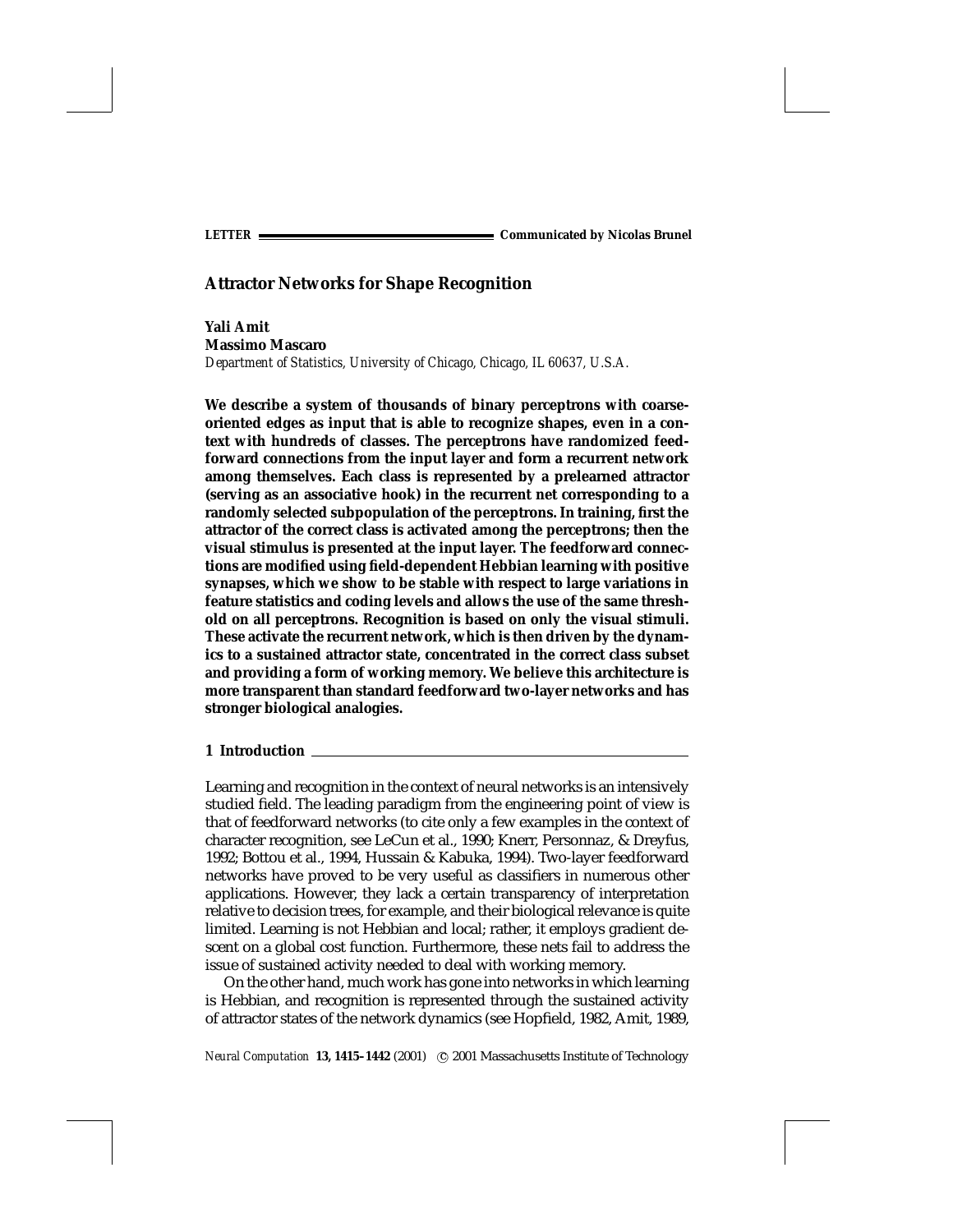## 1416 Yali Amit and Massimo Mascaro

Amit & Brunel, 1995; Brunel, Carusi, & Fusi, 1998). In this field however research has primarily focused on the theoretical and biological modeling aspects. The input patterns used in these models are rather simplistic, from the statistical point of view. The prototypes for each class are assumed uncorrelated with approximately the same coding level. The patterns for each class are assumed to be simple noisy versions of the prototypes, with independent flips of low probability at each feature. These models have so far avoided the issue of how the attractors can be used for classification of real data, for example, image data, where the statistics of the input features are more complex. Indeed, if the input features of visual data are assumed to be some form of local edge filters, or even local functions of these edges, there is a significant variability in conditional distributions of these features given each class. This is described in detail in section 4.1.

In this article we seek to bridge the gap between these two rather disjoint fields of research yet trying to minimize the assumptions we make regarding the information encoded in individual neurons or in the connecting synapses, as well as staying faithful to the idea that learning is local. Thus, the neurons are all binary, and all have the same threshold. Synapses are positive with a limited range of values and can be effectively assumed binary. The network can easily be modified to have multivalued neurons; the performance would only improve. However, since it is still unclear to what extent the biological system can exploit the fine details of neuronal firing rates or spike timing, we prefer to work with binary neurons, essentially representing high and low firing rates. Similar considerations hold for the synaptic weights; moreover, the work in Petersen, Malenka, Nocoll, and Hopfield (1998) suggests that potentiation in synapses is indeed discrete.

The network consists of a recurrent layer *A* with random feedforward connections from a visual input layer *I*. Attractors are trained in the *A* layer, in an unsupervised way, using *K* classes of easy stimuli: noisy versions of *K* uncorrelated prototypes represented by subsets  $A_c$ ,  $c = 1, \ldots, K$ , in which the neurons are on. The activities of the attractors are concentrated around these subsets. Each visual class is then arbitrarily associated with one of the easy stimuli classes and is hence represented by the subset or population *Ac*. Prior to the presentation of visual input from class *c* to layer*I*, a noisy version of the easy stimulus associated with class *c* is used to drive the recurrent layer to an attractor state so that activity concentrates in the population *Ac*. Following this, the feedforward connections between layers *I* and *A* are updated. This stage of learning is therefore supervised.

The easy stimuli are not assumed to reach the *A* layer via the visual input layer *I*. They can be viewed, for example, as reward-type stimuli arriving from some other pathway (auditory, olfactory, tactile) as described in Rolls (2000), potentiating cues described in Levenex and Schenk (1997), or mnemonic hooks introduced in Atkinson (1975). In testing, only visual input is presented at layer*I*. This leads to the activation of certain units in *A*,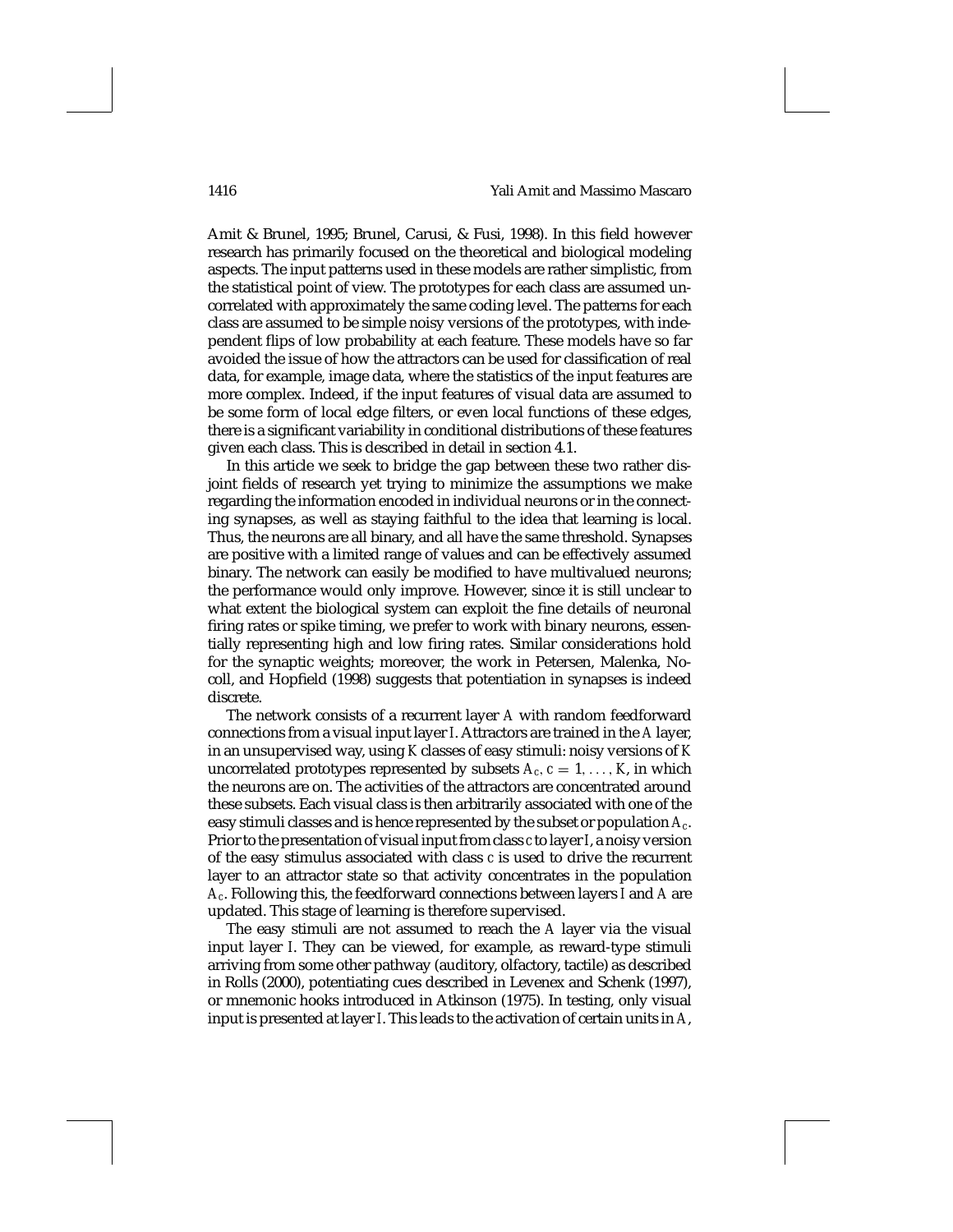and the recurrent dynamics leads this layer to a stable state, which hopefully concentrates on the population corresponding to the correct class.

All learning proceeds along the Hebbian paradigm. A continuous internal synaptic state increases when both pre- and postsynaptic neurons are on (potentiation) and decreases if the presynaptic neuron is on but the postsynaptic neuron is off (depression). The internal state translates through a binary or sigmoidal transfer function to a synaptic efficacy. We add one important modification. If at a given presentation, the local input to a postsynaptic neuron is above a threshold (higher than the firing threshold), the internal state of the afferent synapses does not increase. This is called field-dependent Hebbian learning. This modification allows us to avoid global normalization of synaptic weights or the modification of neuronal thresholds. Moreover, field-dependent Hebbian learning turns out to be very robust to parameter settings, avoids problems due to variability in the feature statistics in the different classes, and does not require a priori knowledge of the size of the training set or the number of classes. The details of the learning protocol and its analysis are presented in section 4. Note that we are avoiding real-time dynamic architectures involving noisy integrateand-fire neurons and real-time synaptic dynamics, as in Amit and Brunel (1995), Mattia and Del Giudice (2000), and Fusi, Annunziato, Badoni, Salamon, and Amit (1999), and are not introducing inhibition. In future work we intend to study the extension of these ideas to more realistic continuous time dynamics.

The visual input has the form of binary-oriented edge filters with eight orientations. The orientation tuning is very coarse, so that these neurons can be viewed as having a flat tuning curve spanning a range of angles, as opposed to the classical bell-shaped tuning curves. Partial invariance is incorporated by using complex type neurons, which respond to the presence of an edge within a range of orientations anywhere in a moderate-size neighborhood. This type of partially invariant unit, which responds to a disjunction (union) or a local MAX operation, has been used in Fukushima (1986), Fukushima and Wake (1991), Amit and Geman (1997, 1999), Amit (2000), and Riesenhuber and Poggio (1999).

From a purely algorithmic point of view, the attractors are unnecessary. Activity in the *A* layer can be clamped to the set *Ac* during training, and testing can simply be based on a vote in the *A* layer. In fact, the attractor dynamics applied to the visual input leads to a decrease in performance, as explained in section 3.2. However, from the point of view of neural modeling, the attractor dynamics is appealing. In the training stage, it is a robust way to assign a label to a class without pinpointing a particular individual neuron. In testing, the attractor dynamics cleans the activity in layer *A*; it is concentrated within a particular population, which again corresponds to the label. This could prove useful for other modules that need to read out the activity of this system for subsequent processing stages. Finally, the attractor is a stable state of the dynamics and is hence a mechanism for maintaining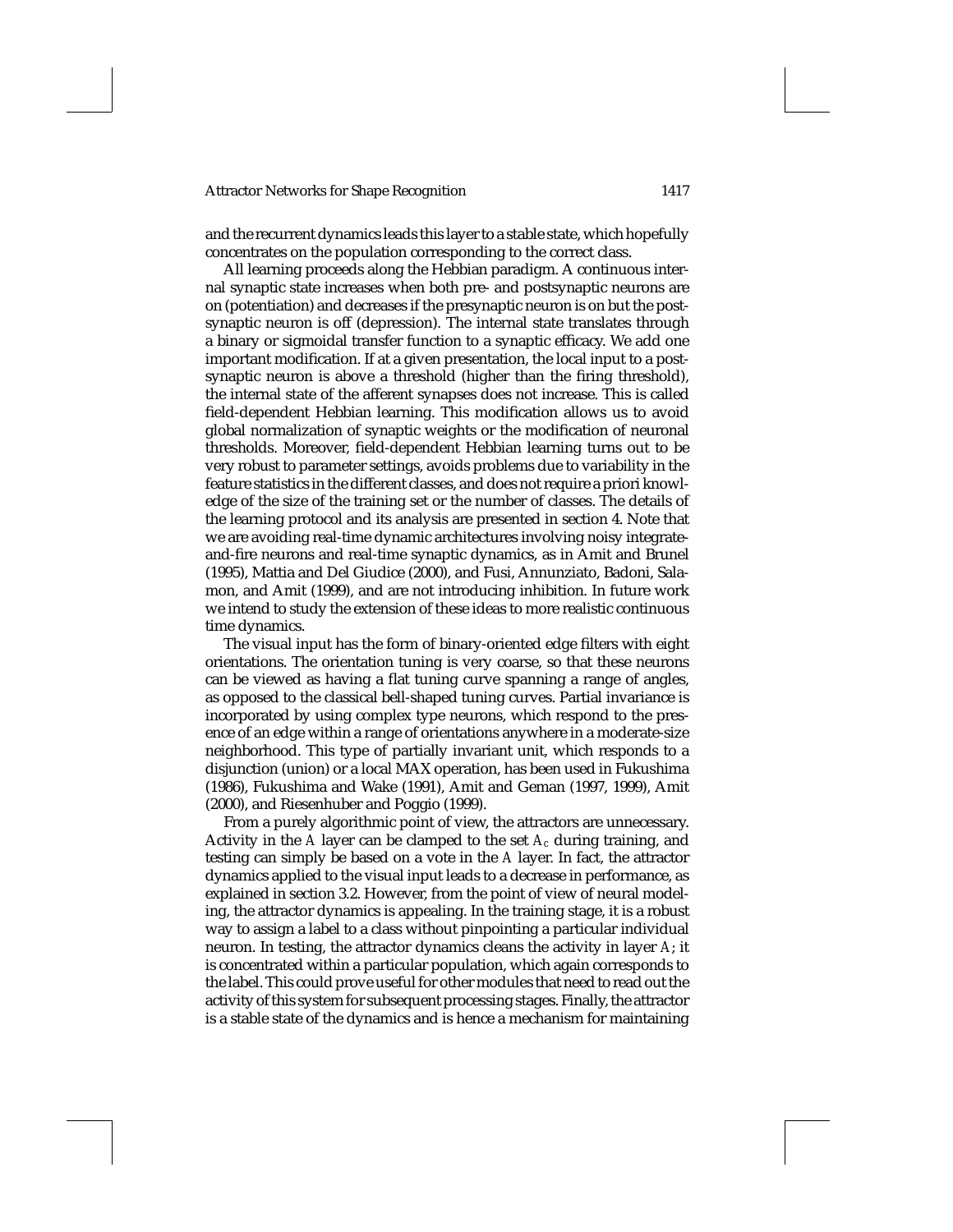a sustained activity representing the recognized class, working memory, as in Miyashita and Chang (1988) and Sakai and Miyashita (1991).

We have chosen to experiment with this architecture in the context of shape recognition. We work with the NIST handwritten digit data set and a data set of 293 randomly deformed Latex symbols, which are presented in a fixed-size grid, although they exhibit significant variation in size as well as other forms of linear and nonlinear deformation. (In Figure 10 we display a sample from this data set.)

With one network with 2000 neurons in the *A* layer, we achieve a 94% classification rate on NIST (see section 5), a very encouraging result given the constrained learning and encoding framework we are working with. Moreover, a simple boosting procedure, whereby several nets are trained in sequence, brings the classification rate to 97.6%. Although far from the best reported in the literature, which is over 99% (see Wilkinson et al., 1992; Bottou et al., 1994; Amit, Geman, & Wilder, 1997), this is definitely comparable to many experimental papers on this subject (e.g., Hastie, Buja, & Tibshirani, 1995; Avimelelch & Intrator, 1999) where boosting is also employed. The same holds for the Latex database where, the only comparison is with respect to decision trees studied in Amit and Geman (1997). Boosting consists of training a new network on training examples that are misclassified by the combined vote of the existing networks. The concept of boosting is appealing in that hard examples are put aside for further training and processing. In this article, however, we do not describe explicit ways to model the actual neural implementation of boosting. Some ideas are offered in the discussion section.

In section 2 we discuss related work, similar architectures, learning rules, and the relation to certain ideas in the machine learning literature. In section 3 the precise architecture is described, as well as the learning rule and the training procedure. In section 4 we analyze this learning rule and compare it to standard Hebbian learning. In section 5 we describe experimental results on both data sets and study the sensitivity of the learning rule to various parameter settings.

### **2 Related work**

**2.1 Architecture.** The architecture we propose consists of a visual input layer feeding into an attractor layer. The main activity during learning involves updating the synaptic weights of the connections between the input layer and the attractor layer. Such simple architectures have recently been proposed by Riesenhuber and Poggio (1999) and in Bartlett and Sejnowski (1998). In Riesenhuber and Poggio (1999) the second layer is a classical output layer with individual neurons coding for different classes. No recurrent activity is modeled during training or testing, but training is supervised. The input layer codes large-range disjunctions, or MAX operations, of complex features, which in turn are conjunctions of pairs of complex edge-type fea-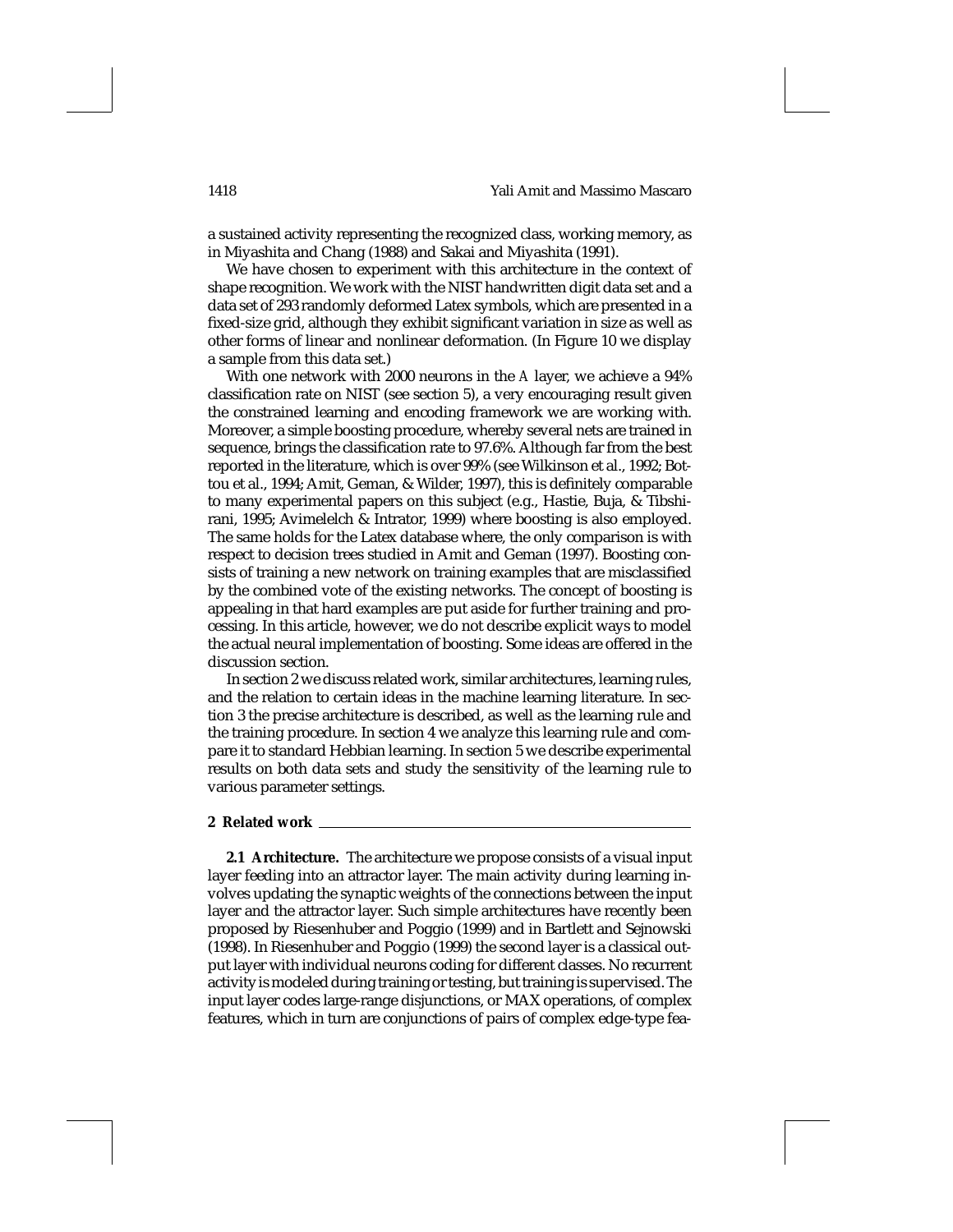tures. In an attempt to achieve large-range translation and scale invariance, the range of disjunction is the entire visual field. This means that objects are recognized based solely on the presence or absence of the features, entirely ignoring their location. With sufficiently complex features, this may well be possible, but then the combinatorics of the number of necessary features appears overwhelming. It should be noted that in the context of character recognition studied here, we find a significant drop in classification rates when the range of disjunction or maximization is on the order of the image size. This trade-off between feature complexity, combinatorics, and invariance is a crucial issue, which has yet to be systematically investigated.

In the architecture proposed in Bartlett and Sejnowski (1998), the second layer is a recurrent layer. The input features are again edge filters. Training is semisupervised, not directly through the association of certain neurons to a certain class but through the sequential presentation of slowly varying stimuli of the same class. Hebbian learning of temporal correlations is used to increase the weight of synapses connecting units in the recurrent layer responding to these consecutive stimuli. At the start of each class sequence, the temporal interaction is suspended. This is a very appealing alternative to supervision, which employs the fact that objects are often observed by slowly rotating them in space.

This network employs continuous-valued neurons and synapses, which in principle can achieve negative values. A bias input is introduced for every output neuron, which corresponds to allowing for adaptable thresholds, and depends on the size of the training set. Finally, the feedforward synaptic weights are globally normalized. It would be interesting to study whether field-dependent Hebbian learning can lead to similar results without the use of such global operations on the synaptic matrix.

**2.2 Field-Dependent Hebbian Learning.** The learning rule employed here is motivated on one hand by work on binary synapses in Amit and Fusi (1994), Amit and Brunel (1995), and Mattia and Del Giudice (2000), where the synapses are modified stochastically only as a function of the activity of the pre- and postsynaptic neurons. Here, however, we have replaced the stochasticity of the learning process with a continuous internal variable for the synapse. This is more effective for neurons with a small number of synapses on the dendritic tree.

On the other hand we draw from Diederich and Opper (1987), where Hopfield-type nets with positive- and negative-valued multi-state synapses are modified using the classical Hebbian update rule, but modification stops when the local field is above or below certain thresholds.

There exists ample evidence for local synaptic modification as a function of the activities of pre and postsynaptic neurons (Markam, Lubke, Frotscher, & Sakmann, 1997; Bliss & Collingridge, 1993). However, at this point we can only speculate whether this process can be controlled by the depolarization or the firing rate of the postsynaptic neuron. One possible model in which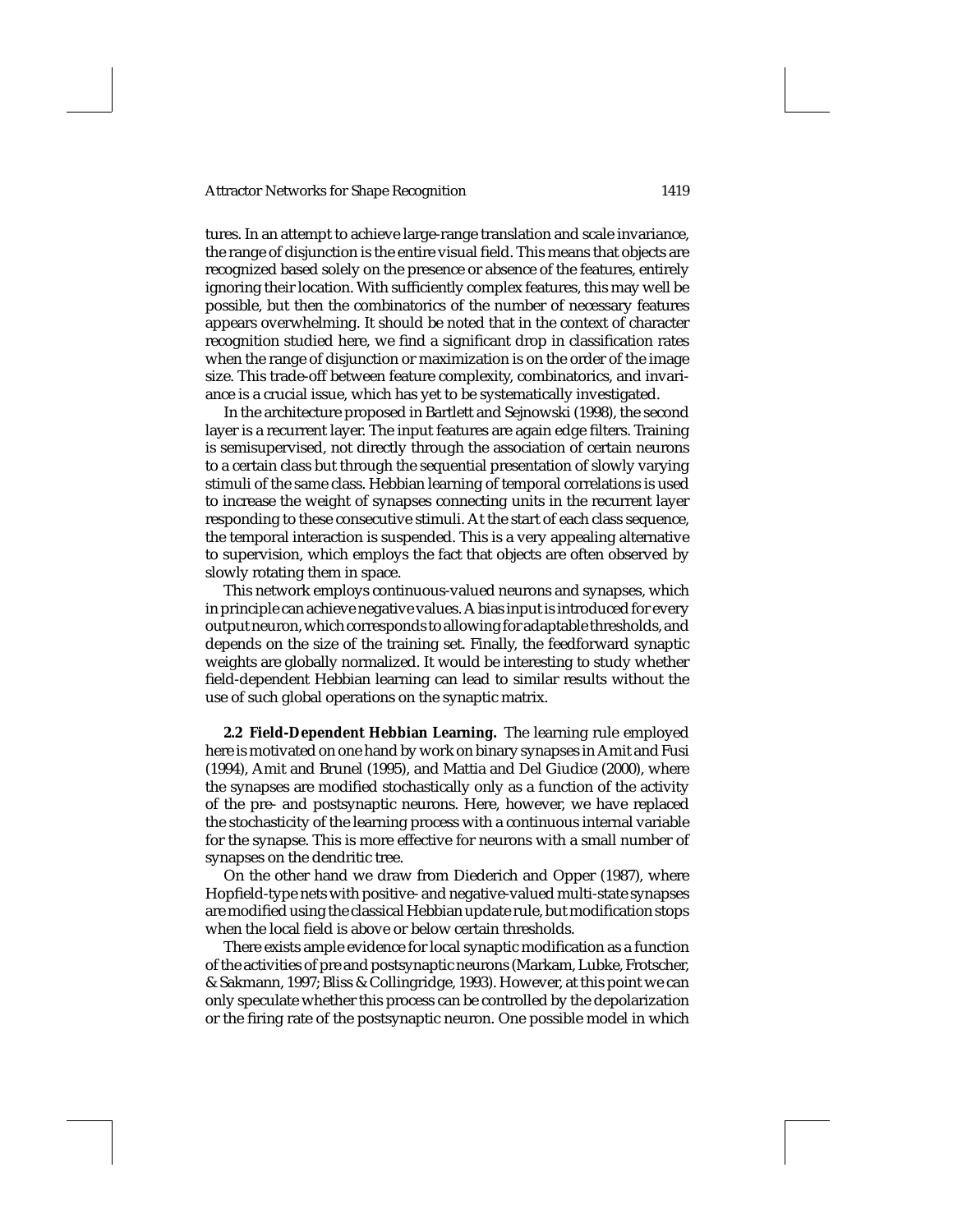such controls may be accommodated can be found in Fusi, Badoni, Salamon, and Amit (2000).

**2.3 Multiple Classifiers.** From the learning theory perspective, the approach we propose is closely related to current work on multiple classifiers. The idea of multiple randomized classifiers is gaining increasing attention in machine learning theory (Amit & Geman, 1997; Breiman, 1998, 1999; Dietterich, 2000; Amit, Blanchard, & Wilder, 1999). In the present context, each unit in layer *A* associated with a class *c* is a randomized perceptron classifying class *c* against the rest of the world, and the entire network is an aggregation of multiple randomized perceptrons. Population coding among a large number of such linear classifiers can produce very complex classification boundaries. It is important to note, however, that the family of possible perceptrons available in this context is very limited due to the constraints imposed on the synaptic values and the use of uniform thresholds.

A complementary idea is that of boosting, where multiple classifiers are created sequentially by up-weighting the misclassified data points in the training set. Indeed in our context, to stabilize the results produced using the attractors in layer *A* and to improve performance, we train several nets sequentially using a simplified version of the boosting proposed in Schapire, Freund, Bartlett, and Lee (1998) and Breiman (1998).

### **3 The Network**

The network is composed of two layers: layer *I* for the visual input and a recurrent layer *A* where attractors are formed and population coding occurs. Since it is still unclear to what extent biological systems can exploit the fine details of neuronal firing rates or spike timing, we prefer to work with binary 0/1 neurons, essentially representing high and low firing rates.

The *I* layer has binary units  $i = (x, e)$  for every location *x* in the image and every edge type *e* = 1,..., 8 corresponding to eight coarse orientations. Orientation tuning is very coarse so that these neurons can be viewed as having a flat tuning curve spanning a range of angles, as opposed to the classical bell-shaped tuning curves. The unit (*x*,*e*) is on if an edge of type *e* has been detected anywhere in a moderate-size neighborhood (between  $3 \times 3$  and  $10 \times 10$ ) of *x*. In other words, a detected edge is spread to the entire neighborhood. Thus, these units are the analogs of complex orientation-sensitive cells (Hubel, 1988). In Figure 1 we show an image of a 0 with detected edges and the units that are activated after spreading. We emphasize that recognition does not require careful normalization of the image to a fixed size. Observe, for example, the significant variations in size and other shape parameters of the samples in the bottom panel of Figure 10. Therefore, the spreading of the edge features is crucial for maintaining some invariance to deformations and significantly improves the generalization properties of any classifier based on oriented edge inputs.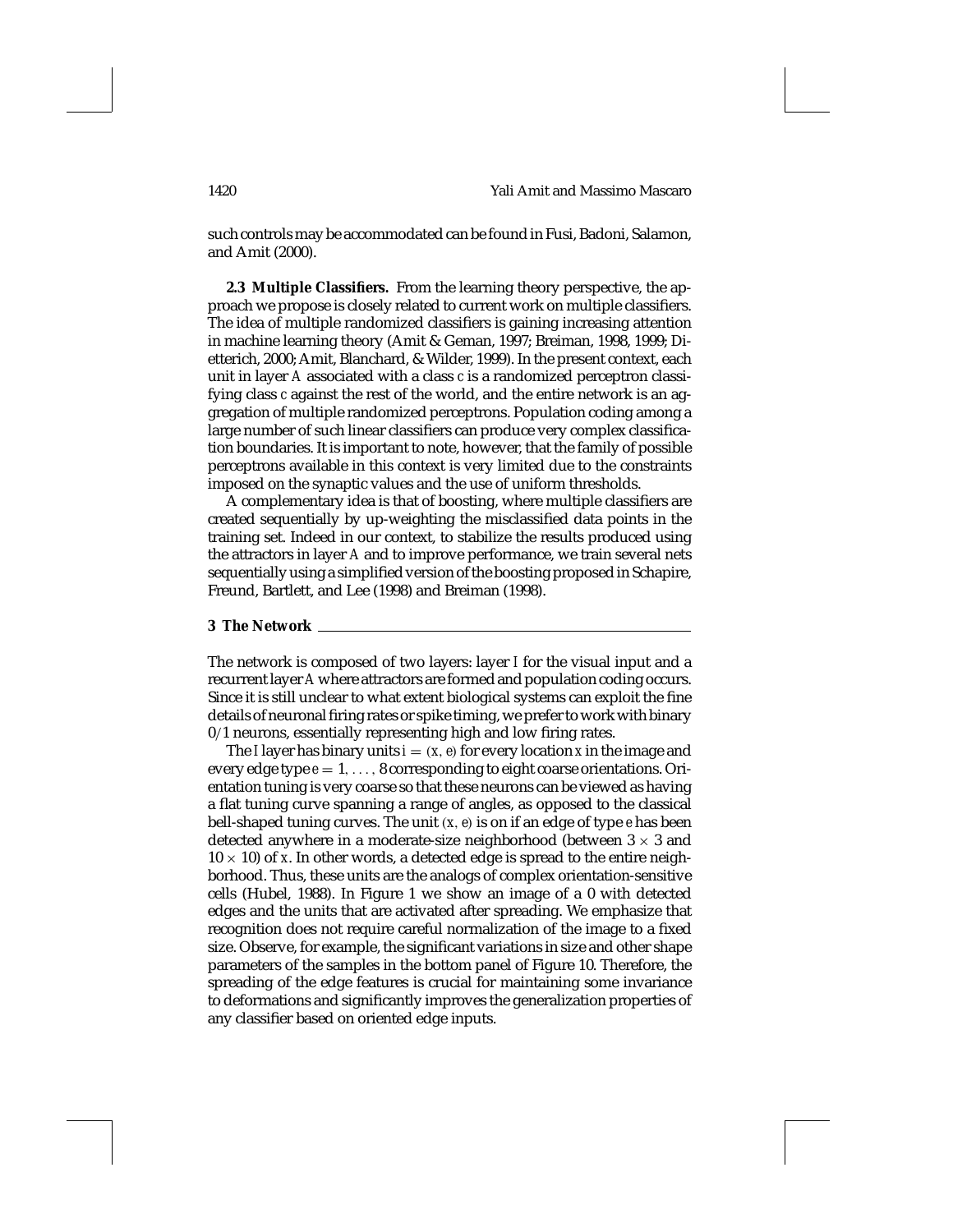

Figure 1: (Top, from left to right): Example of a deformed Latex 0; Detected edges of angle 0, edges of angle 90, edges of angle 180, edges of angle 270 (note that the edges have a polarity). (Bottom, left to right): Same edges spread in a  $5 \times 5$  neighborhood.

The attractor layer has a large number of neurons  $N_A$ —on the order of thousands—with randomly assigned recurrent connections allocated to each pair of neurons with probability  $p_{AA}$ . The feedforward connections from *I* to *A* are also independently and randomly assigned with probability *pIA* for each pair of neurons in *I* and *A*, respectively. This system of connections is described in Figure 2.

Each neuron  $a \in A$  receives input of the form

$$
h_a = h_a^I + h_a^A = \sum_{i=0}^{N_I} E_{ia} u_i + \sum_{a'=0}^{N_A} E_{a'a} u_{a'},
$$
\n(3.1)

where  $u_i$ ,  $u_a$  represent the states of the corresponding neurons and  $E_{ia}$ ,  $E_{a'a}$ are the efficacies of the connecting synapses. The efficacy is assumed 0 if no synapse is present. The input *ha* is also called the local field of the neuron and decomposes into the local field due to feedforward input— $h^I_a$ —and the local field due to the recurrent input— $h_a^A$ . The neurons in  $A$  respond to their input field through a step function:

$$
u_a = \Theta(h_a - \theta),\tag{3.2}
$$

where

$$
\Theta(x) = \begin{cases} 1 & \text{for } x > 0 \\ 0 & \text{for } x \le 0. \end{cases} \tag{3.3}
$$

All neurons are assumed to have the same firing threshold  $\theta$ ; they are all excitatory and are updated asynchronously. Inhibitory neurons could be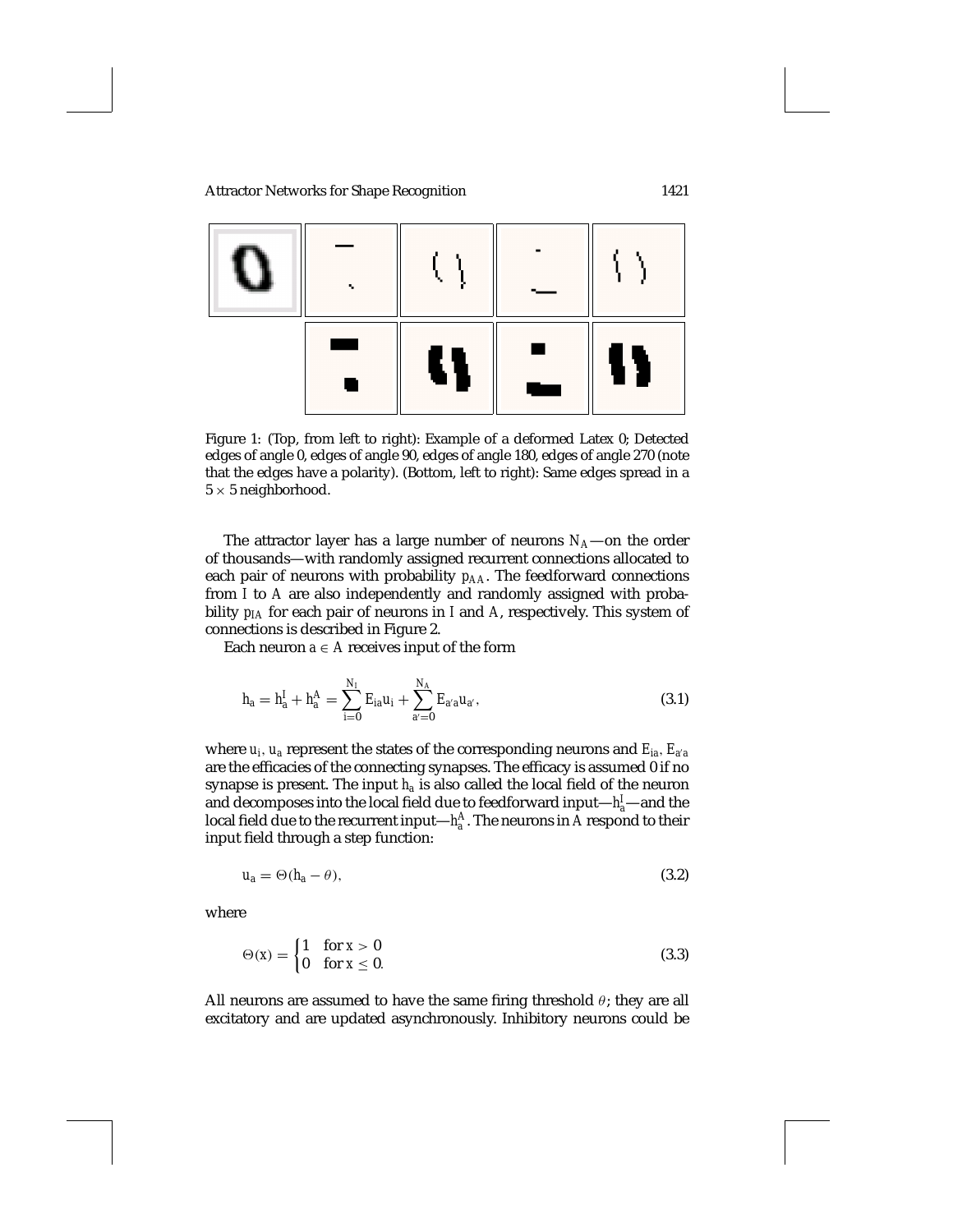1422 Yali Amit and Massimo Mascaro



Figure 2: Overview of the network. There are two layers, denoted *I* and *A*. Units in layer *A* receive inputs from a random subset of layer *I* and from other units in layer *A* itself. Dashed arrows represent input from neurons in *I*, solid ones from neurons in *A*.

introduced in the attractor layer to perhaps stabilize or create competition among the attractors.

Each synapse is characterized by an internal state variable *S*. This state has two reflecting barriers, forcing it to stay in the range [0, 255]. The efficacy *E* is a deterministic function of the state. This function is the same for all synapses of the net:

$$
\begin{cases}\nE(S) = 0 & \text{for } S \le L \\
E(S) = \frac{S-L}{H-L}J_m & \text{for } L < S < H \\
E(S) = J_m & \text{for } S \ge H.\n\end{cases} \tag{3.4}
$$

The parameter *L* defines the minimal state at which the synapse is activated, and *H* defines the state above which the synapse is saturated. Varying *L* and *H* produces a broad range of synapse types, from binary synapses when  $L = H$ , to completely continuous ones in the allowed range ( $L = 0$ ,  $H = 255$ ). The parameter  $J_m$  represents the saturation value of the efficacy. A graphical explanation of these parameters is provided in Figure 3.

**3.1 Learning.** Given a presynaptic unit *s* and a postsynaptic unit *t*, the synaptic modification rule is of the form

$$
\Delta S_{st} = C_+(h_t)u_s u_t - C_-(h_t)u_s(1-u_t), \qquad (3.5)
$$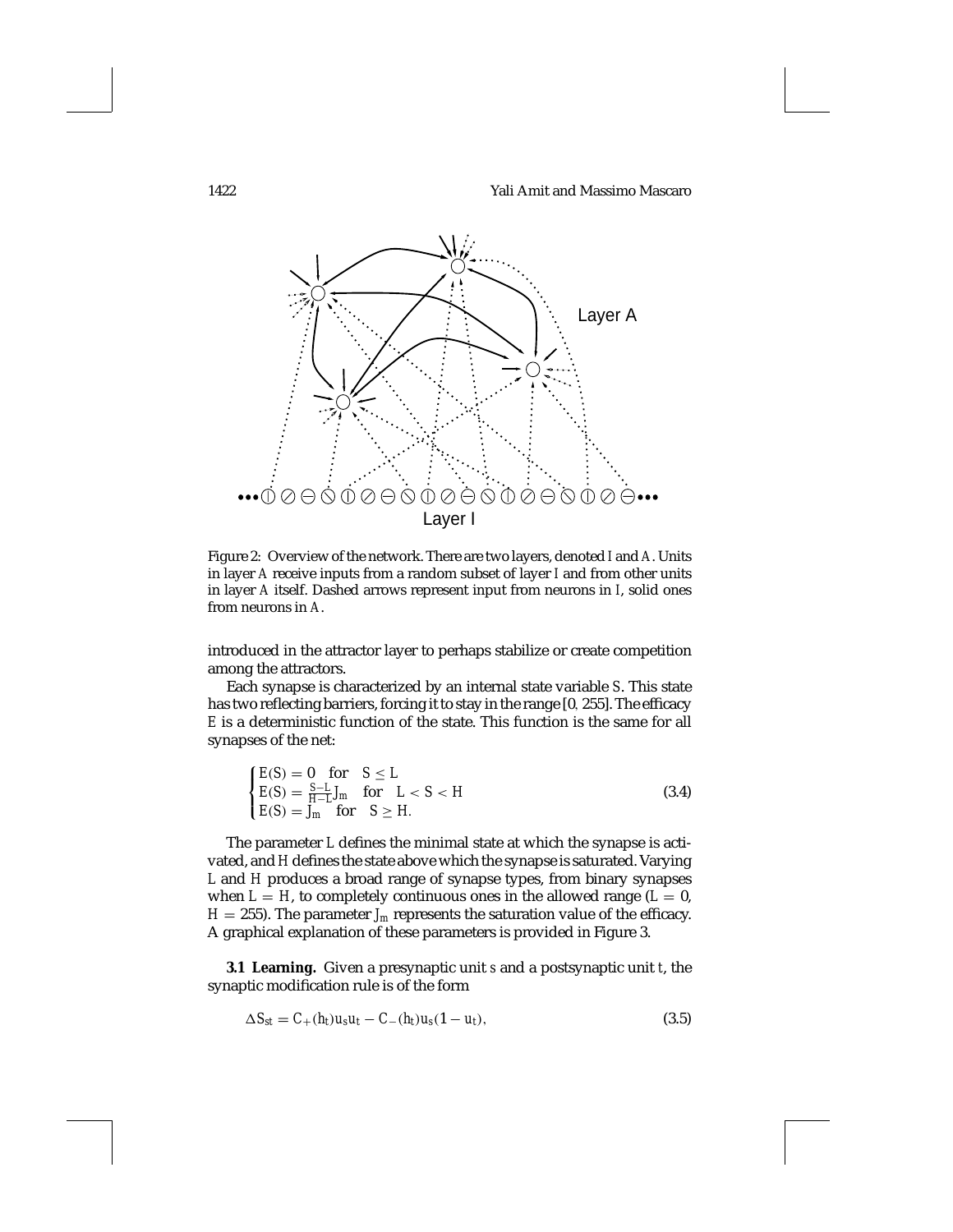

Figure 3: The transfer function for converting the internal state of the synapse to its efficacy. The function is 0 below L, and saturates at *Jm* above H. In between it is linear. 0 and 255 are reflecting barriers for the status. In this example,  $L = 50$ ,  $H = 150, J_m = 10.$ 

where

$$
C_{+}(h_{t}) = C_{p} \Theta(\theta(1 + k_{p}) - h_{t}), \qquad (3.6)
$$

$$
C_{-}(h_{t}) = C_{d} \Theta(h_{t} - \theta(1 - k_{d})).
$$
\n(3.7)

Typically  $k_p$  ranges between .2 and .5, and  $k_d \leq 1$ . In our experiments,  $C_d$  is fixed to 1, while *Cp* ranges from 4 to 10.

In regular Hebbian learning, whenever both the pre- and postsynaptic neurons are on, the internal state increases, and whenever the presynaptic neuron is on and the postsynaptic neuron is off, the internal state decreases. In other words, the functions*C*<sup>+</sup> and *C*<sup>−</sup> do not depend on the local field and are held constant at  $C_p$  and  $C_d$ , respectively. The effect of the proposed learning rule is to stop synaptic potentiation when the input to the postsynaptic neuron is too high (higher than  $\theta(1 + k_p)$ ) or to stop synaptic depression when the input is too low (less than  $\theta(1 - k_d)$ ). Of course, once a different input is presented, the field changes, and potentiation or depression may resume.

The parameters  $k_p$  (potentiation) and  $k_d$  (depression) regulate to what degree the field is allowed to differ from the firing threshold before synaptic modification is stopped. These parameters may vary for different types of synapses—for example, the recurrent synapses versus the feedforward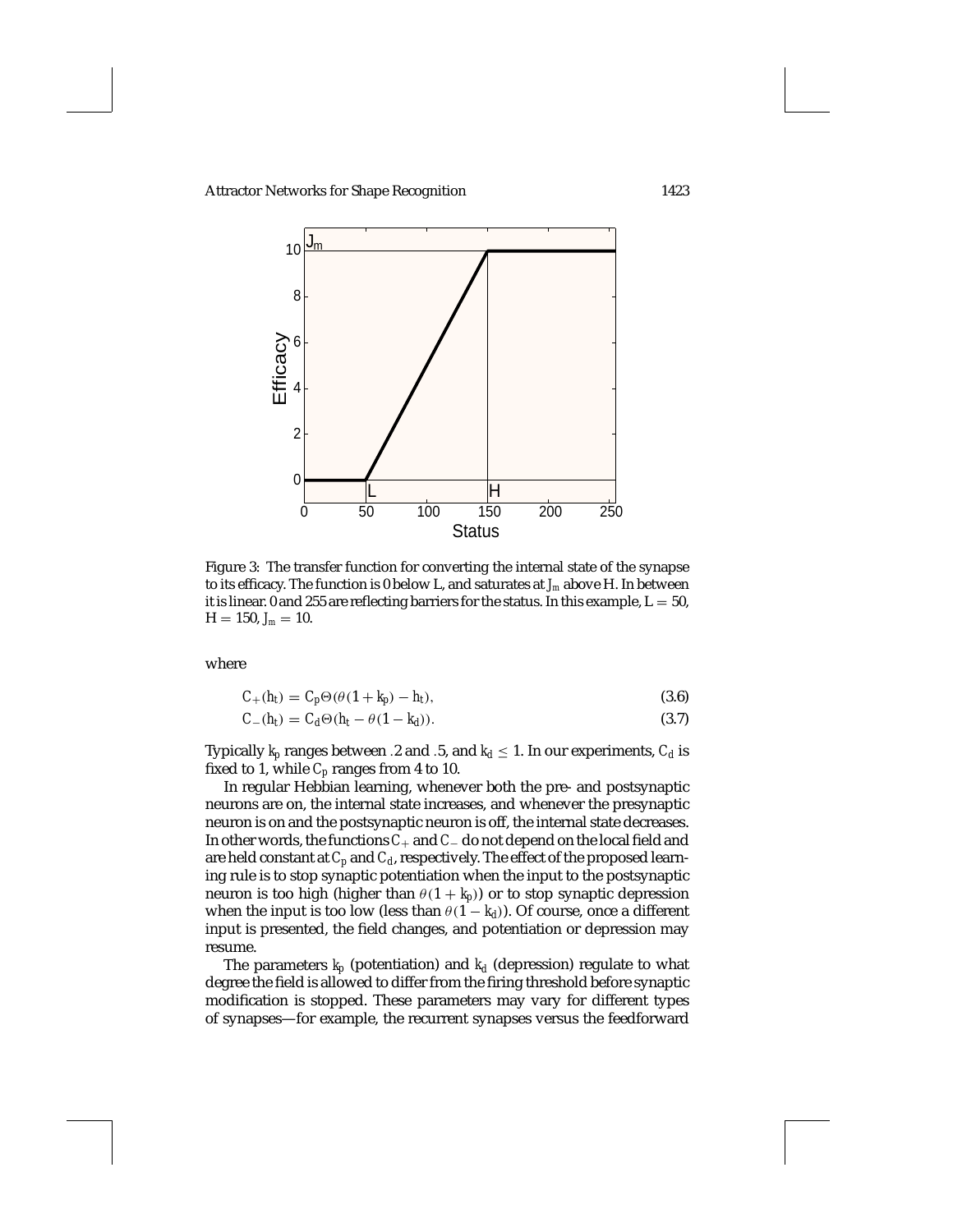## 1424 Yali Amit and Massimo Mascaro

ones. The parameters  $C_p$  and  $C_d$  regulate the amount of potentiation and depression applied to the synapse when the constraints on the field are satisfied. The transfer from internal synaptic state to synaptic efficacy needs to be computed at every step of learning in order to calculate the local field *ha* of the neuron in terms of the actual efficacies.

This learning rule bears some similarities to the perceptron rule (Rosenblatt, 1962), the field-dependent rules proposed by Diederich and Opper (1987), and the penalized weighting in Oja (1989). However, it is implemented in the context of binary 0/1 neurons and nonnegative synapses. In some experiments, synapses have been constrained to be binary with a small loss in performance.

The main purpose of field constraints on synaptic potentiation is to keep the average local field for any unit  $a \in A_c$  to be approximately the same during the presentation of an example from class *c*, irrespective of the specific distribution of feature probabilities for that class. This enables the use of a fixed threshold for all neurons in layer *A*. In contrast to regular Hebbian learning, this form of learning is not entirely local at the synaptic level due to the dependence on the field of the neuron. However, if continuous spiking units were employed, the field constraints could be reinterpreted as a firing-rate constraint. For example, when the postsynaptic neuron fires at a rate above some level, which is significantly higher than the rate determined by the recurrent input alone, potentiation of any incoming synapses ceases. It should also be noted that the role of the internal synaptic state is to slow down synaptic modifications similar to the idea of stochastic learning in Brunel et al. (1998) and Amit and Brunel (1995). A more detailed discussion of the properties of this learning rule is provided in section 4.

*3.1.1 Learning the Recurrent Efficacies.* We assume that the *A* layer receives noisy versions of *K* uncorrelated prototypes from some external source. These are well separated, "easy" stimuli, which are associated with the different visual classes. Although they are well separated, we still expect some noise to occur in their activation. Specifically, we include each unit in *A* independently with probability  $p_A$  in each of *K* subsets  $A_c$ . Each of these random subsets defines a prototype: all neurons in the subset *Ac* are on, and all in its complement are off. The subsets belonging to each class will be of different size, fluctuating around an average of *pANA* units with a standard deviation of  $\sqrt{p_A(1 - p_A)N_A}$ . A typical case for a small NIST classifier, as in section 5, would be  $N_A = 200$  and  $p_A = .1$ , so that the number of units in each class will be  $20\pm 4$ . Random overlaps—namely units belonging to more than one subset—are significant. For example, in the case above, about 60% of the units of a subset will also belong to other subsets. Given a noise level  $f$  (say, 5–10%), a random stimulus from class  $c$  will have each neuron in  $A_c$ on with probability  $1 - f$  and each neuron in the complement of  $A_c$  on with probability  $f$ . Thus, the sets  $A_c$  correspond to prototype patterns, and the actual stimuli are noisy versions of these prototypes. The recurrent synapses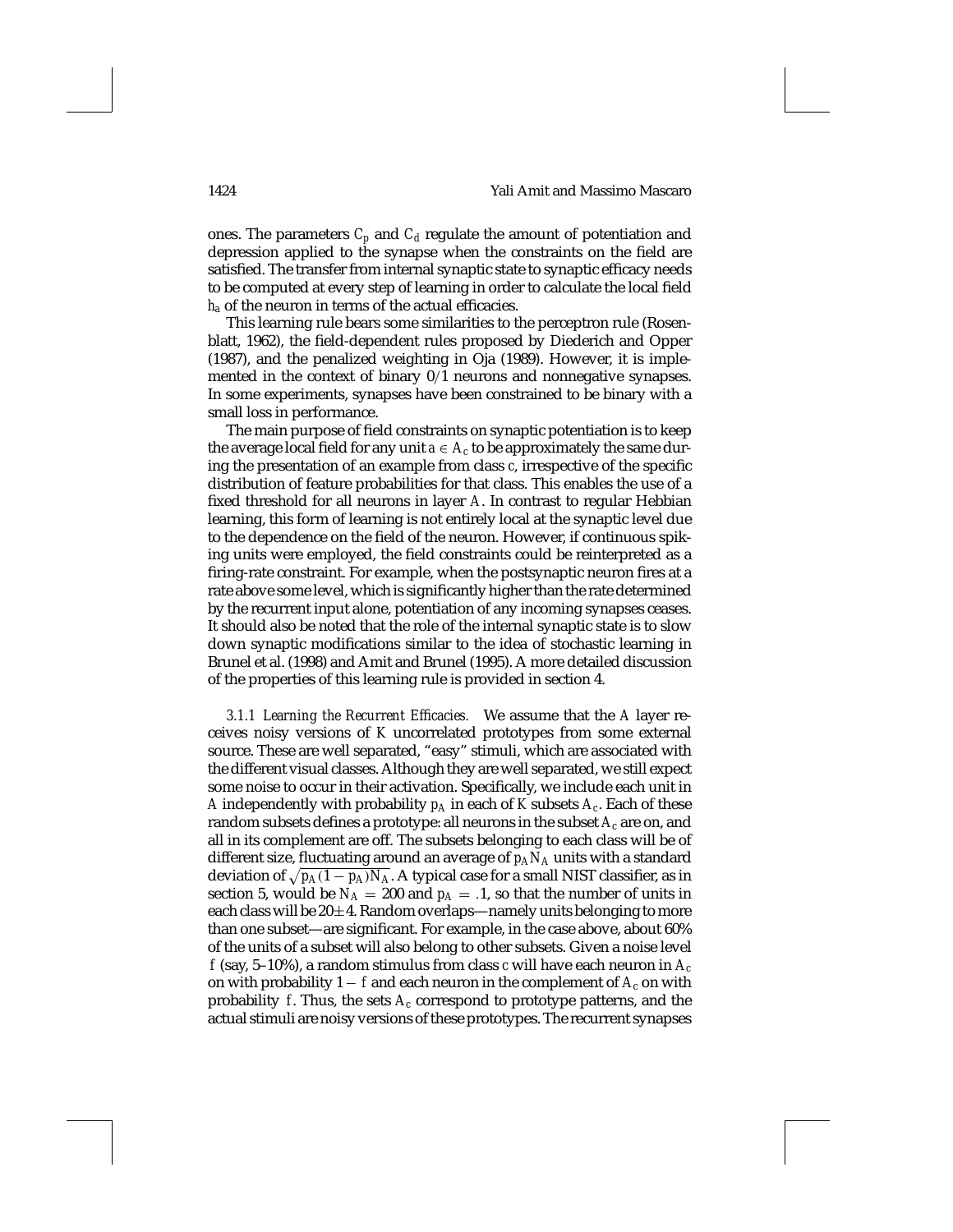

Figure 4: (Left) Global view of layers *I* and *A*, emphasizing that the subsets in *A* are random and unordered. Each class is represented by a different symbol. (Right) Close-up showing the input features extracted in *I*, random connections between the layers, recurrent connections in *A*, and possible overlaps between subsets in *A*.

in *A* are modified by presenting random stimuli from the different classes in random order. Modification proceeds as prescribed in equation 3.5.

After a sufficient number of presentations, this network will develop attractors corresponding to the subsets *Ac* with certain basins of attraction. Moreover, whenever the net is in one of these attractor states, the average field on each neuron in a subset  $A_c$  will be approximately  $\theta(1 + k_p)$ . Note that the fluctuations in the size of the sets  $A_c$  typically reduce the maximum memory capacity of the network, (see Brunel, 1994). We use subsets of several tens of neurons so that  $p_A$  is very small. Figure 4 provides a graphic description of the way the different populations are organized. We reemphasize that direct local learning of attractors on the visual inputs of highly variable shapes is impossible due to the complex structure of the statistics of the input features. Large overlaps exist between classes, and coding levels vary significantly.

*3.1.2 Learning the Feedforward Efficacies.* Once the attractors in layer *A* have been formed, learning of the feedforward connections can begin. Preceding the presentation of the visual input of a data point from class *c* to layer *I*, the corresponding external input (again with noise) is presented to *A* and the associated attractor state emerges, with activity concentrated around the subset *Ac*. Learning then proceeds by updating the synaptic state variables *Sia* between layers *I* and *A* according to the field learning rule.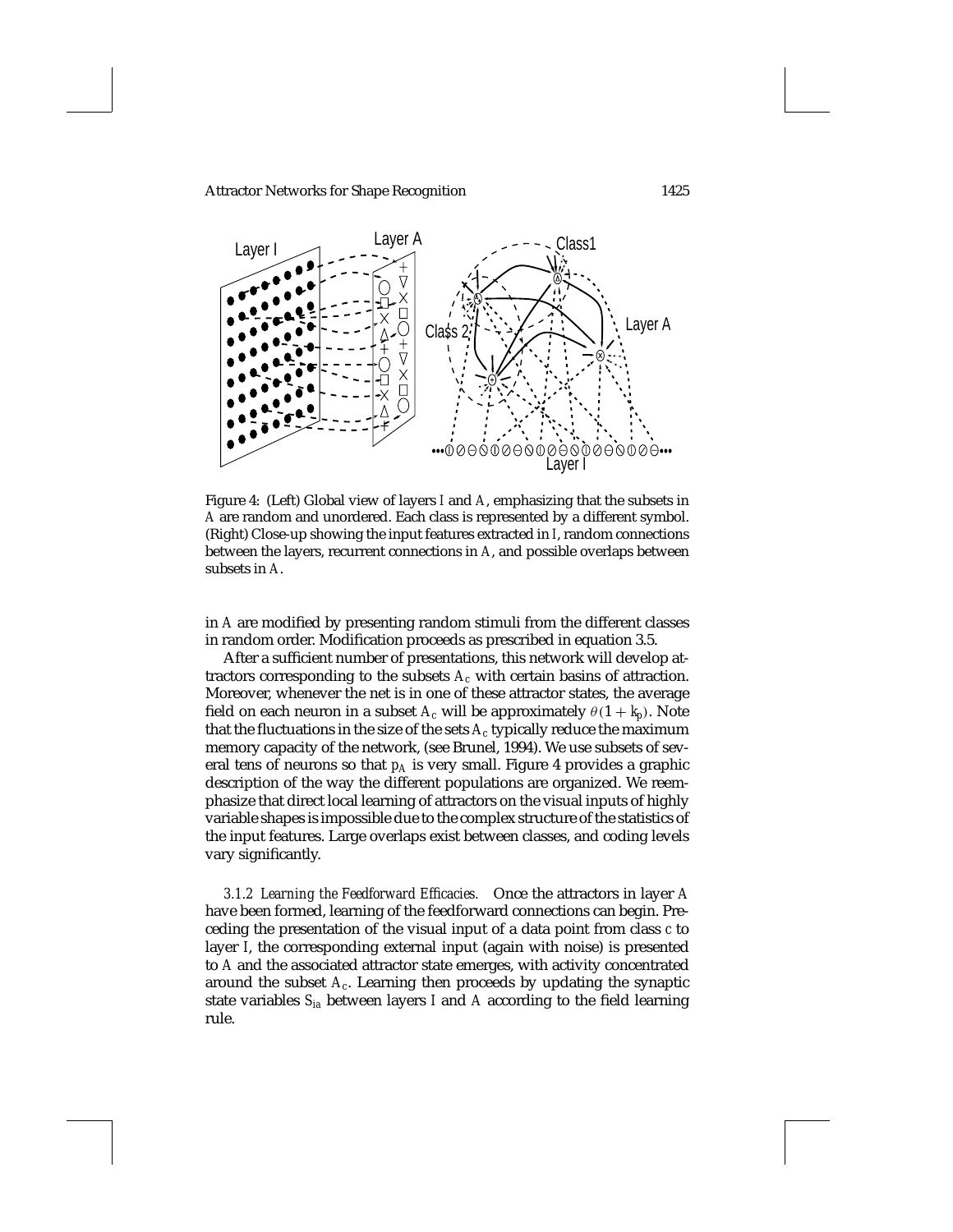Note that the field at a unit  $a \in A$  is composed of  $h_a^I$  and  $h_a^A$ . However, since we assume that at this stage of learning the *A* layer is in an attractor state, the field  $h_a^A$  is approximately  $\theta(1 + k_p)$ , and we rewrite the learning rule for the feedforward synapses only in terms of the feedforward local field *h<sup>I</sup> a*,

$$
\Delta S_{ia} = C_+(h_a^I)u_a u_i - C_-(h_a^I)(1 - u_a)u_i, \tag{3.8}
$$

where  $a \in A$  has a connection from  $i \in I$ , and

$$
C_{+}(h_a^I) = C_p \Theta(\theta(1 + k_p) - h_a^I),
$$
\n(3.9)

$$
C_{-}(h_d^I) = C_d \Theta(h_d^I - \theta(1 - k_d)),
$$
\n(3.10)

using the same parameters  $k_p$ ,  $k_d$  as in the recurrent synapses.

This same rule can be written in terms of the entire field *ha*, if the value of  $k_p$  on the feedforward connections is modified to  $k'_p = 2k_p + 1$ . Whereas for recurrent synapses potentiation stops when the local field is above  $\theta(1+k_p)$ , for feedforward synapses potentiation stops when the local field is above  $\theta(1 + k'_p) = \theta(2 + 2k_p).$ 

**3.2 Recognition Testing and the Role of the Attractors.** After training, the feedforward and recurrent synapses are held fixed, and testing can be performed. A pattern is presented only at the input level *I*. The activity of the neurons in this layer creates direct activation in some of the neurons in layer *A*. First, it is possible to carry out a simple majority vote among the classes—how many neurons were activated in each of the subsets *Ac*. This yields a classification rule, which corresponds to a population code for the class. The architecture is then nothing but a large collection of randomized perceptrons, each trained to discriminate between one class or several classes (in the case where a unit in layer *A* happens to be selective to several classes,) against the "rest of the world"—all other classes merged together as one. Recall that synaptic connections from layer *I* to *A* are chosen randomly. For each pair  $i \in I$ ,  $a \in A$  the connection is present independently with probability  $p_{IA}$ , (which may vary between 5% and 50%). This randomization ensures that units assigned to the same class in layer *A* produce different classifiers based on different subsets of features.

The performance of this scheme is surprisingly good given the simplicity of the architecture and the training procedure. For example, on the feedforward nets with 50,000 training and 50,000 test samples on the NIST database, we have observed a classification rate of 94%.

When recurrent dynamics are applied to layer *A*, initialized by the direct activation produced by the feedforward connections, we obtain convergence to an attractor state that serves as a mechanism for working memory. Moreover, the activity is concentrated on the recognized class alone. This is a nontrivial task since the noise around the actual subset *Ac* produced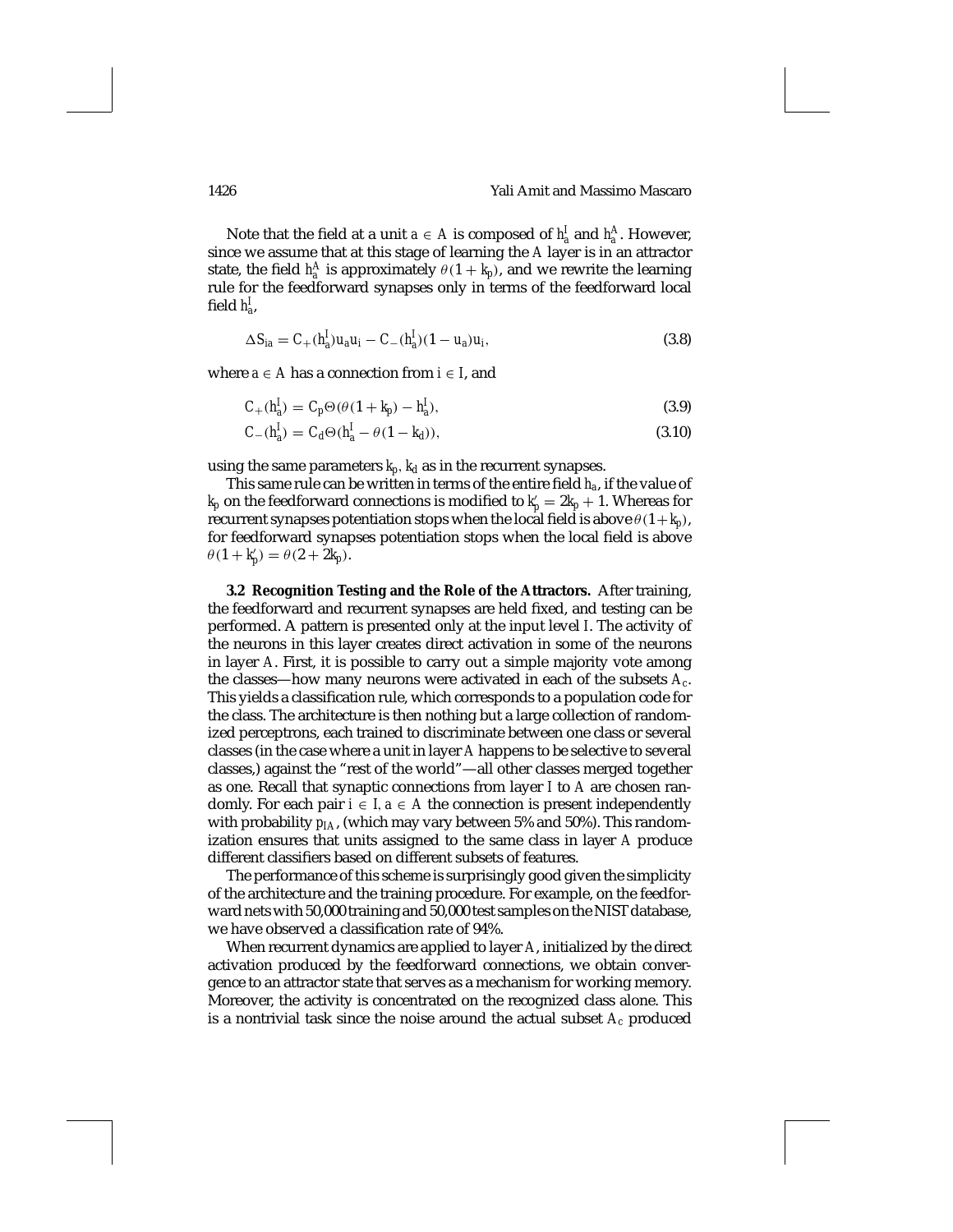by the bottom-up input can be substantial and is not at all the same as the independent *f*-level noise used to train the attractors. The classification rates with the attractors on an individual net are therefore often lower than voting based on the direct activation from the feedforward connections. In some cases, the response to a given stimulus is lower than usual, and not enough neurons are activated in any of the classes to reach an attractor. Alternatively, a stimulus may produce a strong enough response in more than one class, producing a stable state composed of a union of attractors. In both cases, the outcome after the net converges to a stable state could be wrong even if the initial vote was correct. One more source of noise on the attractor level lies in the overlap between the populations  $A_c$  in the  $A$  layer.

**3.3 Boosting.** A popular method to improve the performance of any particular form of classification is boosting, (see, e.g., Schapire et al., 1998). The idea is to produce a sequence of classifiers using the same architecture and the same data. At each stage, the sequence of classifiers is aggregated and produces an outcome based on voting among the classifiers. Furthermore, at each stage, those training data points that remain misclassified are up-weighted. A new classifier is then trained using the new weighting of the training set. In the extreme case, each new classifier is constructed only from the misclassified training points of the current aggregate. We employed this extreme version for simplicity.

More precisely, assume  $k$  nets  $A_1, \ldots, A_k$  have been trained, each one with a separate attractor layer, and synaptic connections to the the same input layer *I*. The aggregate classifier of the *k* nets is the vote among all neurons in the *k* attractor layers. Only the misclassified training points of this aggregate net are used to train the  $k+1$  net. After net  $A_{k+1}$  is trained, in terms of both the recurrent connections and the feedforward connections, it joins the pool of the *k* existing networks for voting. Note that voting is not weighted; all neurons in all *Ak* layers have equal vote. Examples of classification with boosting are given in section 5.

### **4 Field Learning**

In this section we study the properties of field learning on the feedforward connections in greater detail. Henceforth, the field refers only to the contribution of the input layer,  $h_a^I$ . Recall that each feature  $i = (x, e)$  is on if an edge of type *e* is present somewhere in a neighborhood of *x*. For each *i* and class *c*, let  $p_{i,c}$  denote the probability that  $u_i = 1$  for images in class *c* and  $q_{i,c}$ the probability that  $u_i = 1$  for images not in class *c*. Let  $P(c)$ ,  $c = 1, \ldots, K$ denote the prior on class *c*, namely, the proportions of the different classes, and let  $\tilde{p}_{i,c} = p_{i,c}P(c), \tilde{q}_{i,c} = q_{i,c}(1 - P(c)).$  Finally let

$$
\rho_{i,c} = \frac{\tilde{p}_{i,c}}{\tilde{q}_{i,c}}.\tag{4.1}
$$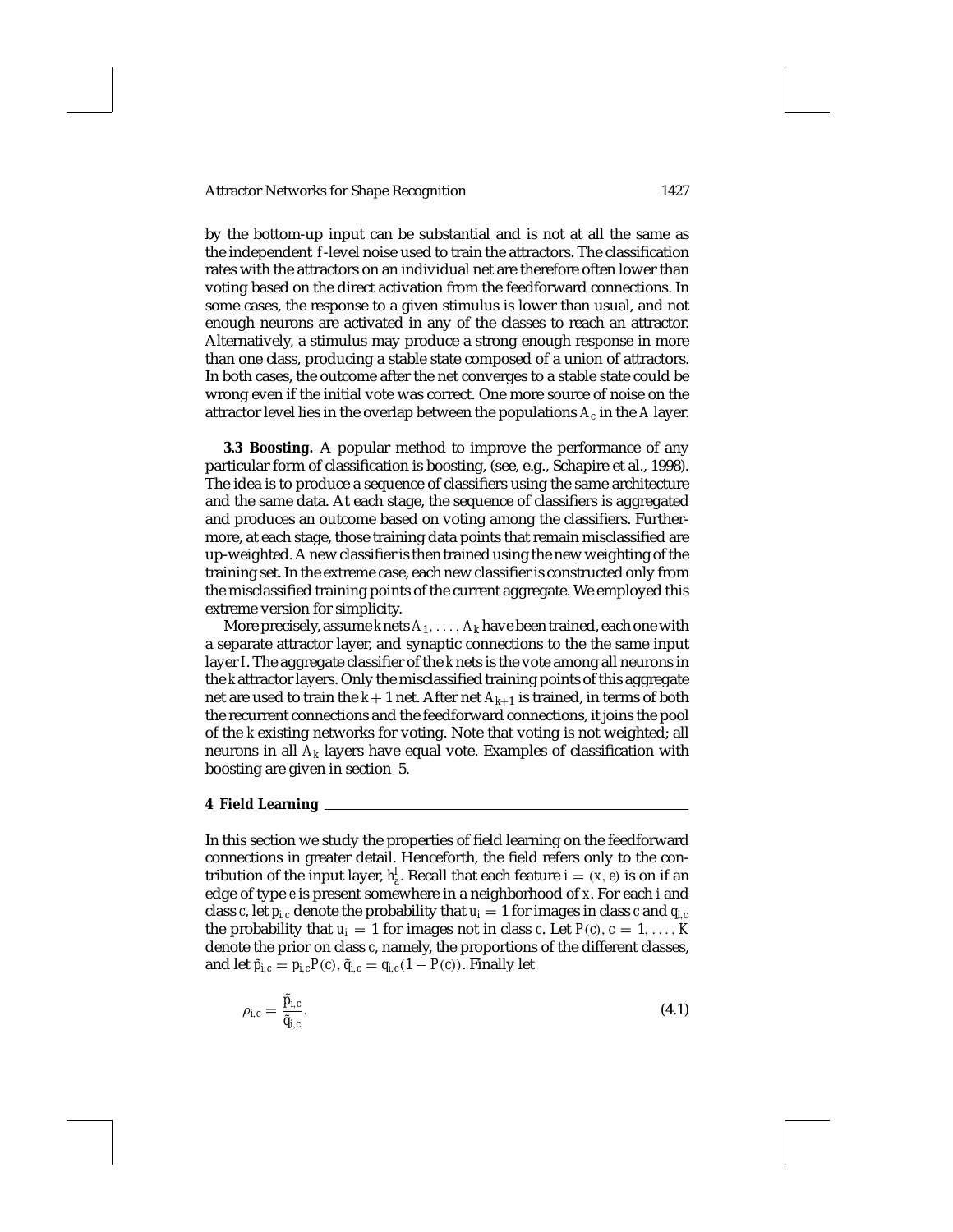# 1428 Yali Amit and Massimo Mascaro



Figure 5: *pq* scatter plots for classes 0, 1, and 7 in the NIST data set. Each point corresponds to one of the  $N_I$  features. The horizontal axis represents the on-class *p*-probability of the feature, and the vertical axis is the off-class *q*-probability.

For the type of features we are employing in this context and in many other real-world examples, the distribution of  $p_{i,c}, q_{i,c}, i = 1, \ldots, N_I$ , is highly variable among different classes. In Figure 5 we show the two-dimensional scatter plots of the *p* versus *q* probabilities for classes 0, 1, and 7 from the NIST data set. Each point corresponds to a feature  $i = 1, \ldots, N_I$ . Henceforth, we denote these scatter plots the *pq* distributions. Note, for example, that there are many features common to 0s and other classes such as 3s, 6s, or 8s, especially due to the spreading we implement on the precise edge locations. Thus, many features have high *pi*,<sup>0</sup> and *qi*,<sup>0</sup> probabilities. On the other hand, only a small number of features have high probability on 1s, but these typically also have a low probability on other classes.

For simplicity, consider the units in layer *A* that belong to only one subset,  $A_c \subset A$ . Each is a perceptron trained to classify class *c* against the rest of the classes. We assume all neurons in layer *A* have the same firing threshold  $\theta$ . Imagine now performing Hebbian learning of the form suggested in Amit and Brunel (1995) or Brunel et al. (1998), where  $C_p$ ,  $C_d$  do not depend on the field. Calculating the mean synaptic change, one easily gets for  $a \in A_c$ ,

$$
\langle \Delta S_{ia} \rangle = C_p \tilde{p}_{i,c} - C_d \tilde{q}_{i,c},\tag{4.2}
$$

so that assuming a large number of training examples for each class, *Sia* will move toward one of the two reflecting barriers 0 or 255 according to whether  $\frac{\tilde{p}_{i.c}}{\tilde{q}_{i.c}}$  is less than or greater than the fixed threshold  $\tau = \frac{C_d}{C_p}$ . The resulting synaptic efficacies will then be close to either 0 or *Jm*, respectively. In any case, the final efficacy of each synapse will not depend at all on the *pq* distribution of the particular class.

However, since these *pq* distributions vary significantly across different classes, using a fixed threshold  $\tau$  will be problematic. If  $\tau$  is high, some classes will not have a sufficient number of synapses potentiated, causing the neuron to receive a small total field. The corresponding neurons will rarely fire, leading to a large number of false negatives for that class. Lowering  $\tau$  will cause other classes to have too many synapses potentiated, and the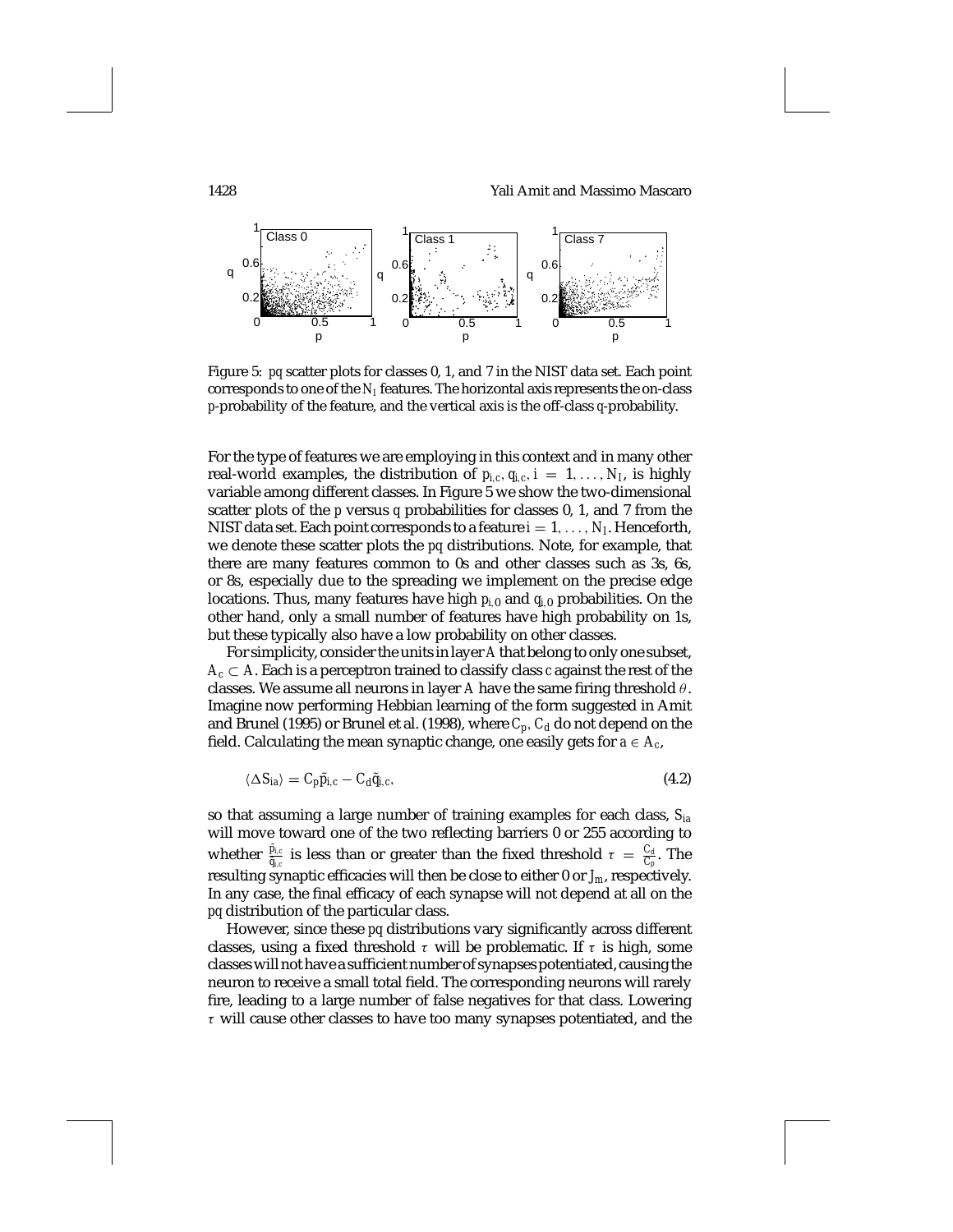

Figure 6: (Left) Hebbian learning. (Right) Field learning. In each panel, the top two histograms are of fields at neurons belonging to correct class of that column (0 on the left, 7 on the right) when data points from the correct class are presented. The bottom row in each panel shows histograms of fields at neurons belonging to classes 0 and 7 when data points from other classes are presented. The firing threshold was always 100.

corresponding neurons will fire too often because their field will often be very high, leading to a large number of false positives.

One solution could be to maintain Hebbian learning but adapt the threshold of the neurons of each class (and possibly each neuron). This would require a very wide range of thresholds and a sophisticated threshold adaptation scheme (see the left panel of Figure 6). The field learning rule is an alternative, which uses field-dependent thresholds on synaptic potentiations as in equation 3.8. The field is calculated in terms of the activated features in the current example and the current state of the synapses. Potentiation occurs only if the postsynaptic neuron is on, that is, the example is from the correct class, *and* the field is below  $\theta(1 + k_p)$ . Depression occurs only if the postsynaptic neuron is off, that is, the example is from the wrong class, *and* the field is above  $\theta(1-k_d)$ . Hence, asymptotically in the number of training examples, the mean field at a neuron of class *c*, over the data points of that class, will be close to  $\theta(1+k_p)$ , irrespective of the particular type of *pq* distribution associated with that class. Furthermore the mean field at that neuron, over data points outside class *c*, will be around  $\theta(1 - k_d)$ .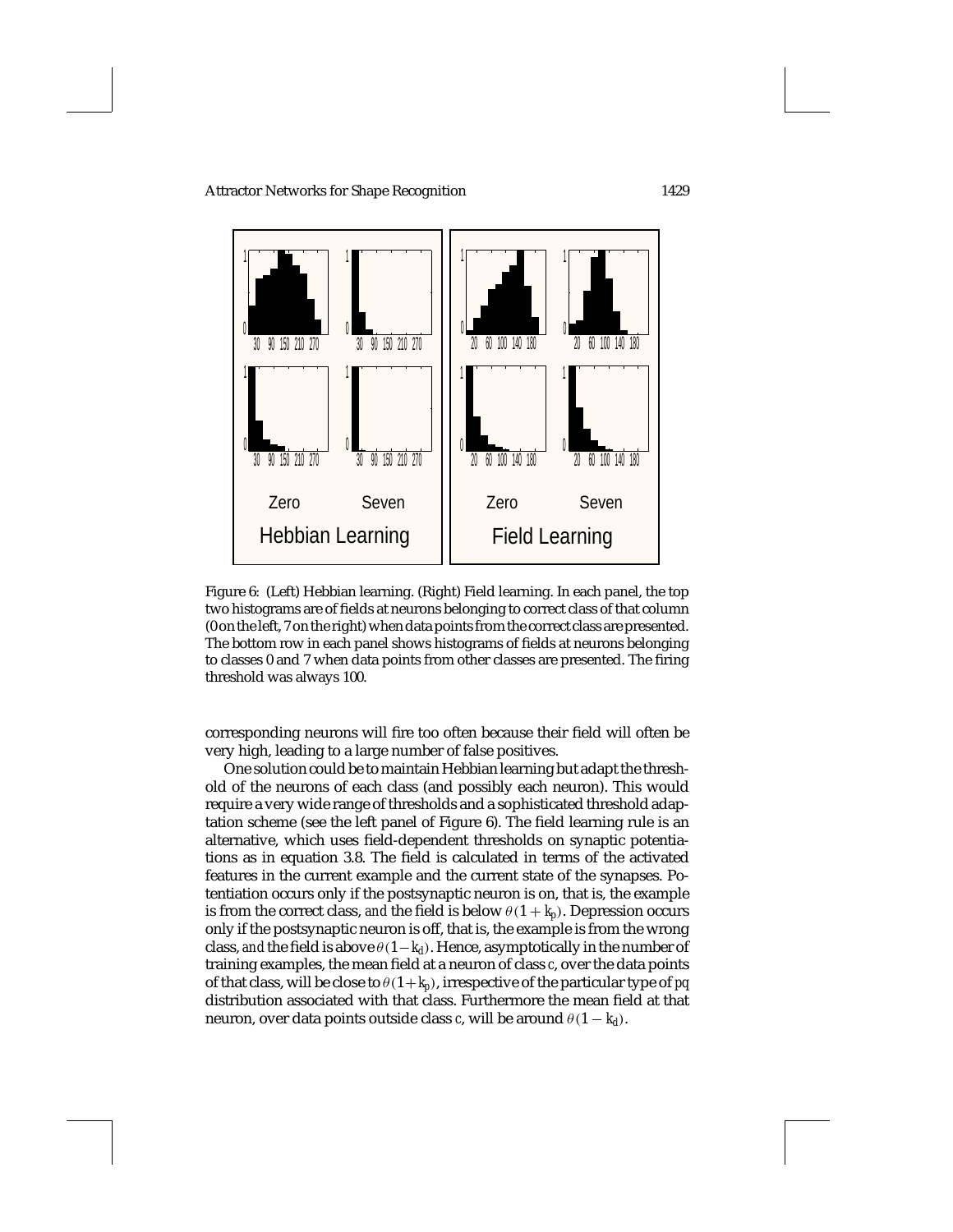This is illustrated in the two panels on the right of Figure 6, where we show the distribution of the field for a collection of neurons of classes 0 and 7 when the correct and incorrect class is presented.

The stability in the value of the mean field across the different classes allows us to use a fixed threshold for all neurons. For comparison, on the left of Figure 6, we show the histograms of the fields when Hebbian learning is employed, all else remaining the same. Note the large variation in the location of these histograms, excluding the use of a fixed threshold for classification. Of course, the distributions of the histograms around the means are very different and depend on the class, meaning that for some classes, the individual perceptrons will be more powerful classifiers than for others. Note also that these histograms in no way represent the classification power of voting among the neurons in layer *A*. The field for a data point of class *c* is not constant over all neurons of that class; it may be below threshold in some and above threshold in others.

**4.1 Field Learning and Feature Statistics.** The question is, Which synapses does the learning tend to potentiate? For Hebbian learning, the answer is simple: all synapses connecting features for which  $\rho_{i,c} = \frac{\tilde{p}_{i,c}}{\tilde{q}_{i,c}}$  is greater than  $\frac{C_d}{C_p}$ . If there are many such synapses, due to the constraint on the field, not all such synapses can be potentiated when field-dependent learning is implemented. There is some form of competition over synaptic resources. On the other hand, if there is only a small number of such synapses, the learning rule will try to employ more features with a lower ratio.

In the simplified case where no constraints are imposed on depression, that is,  $k_d = 1$ , the synapses connected to features with a higher  $\rho_{i,c}$  ratio have a much larger chance of being potentiated asymptotically in the number of presentations of training data. Those with higher *pi*,*<sup>c</sup>* may get potentiated sooner, but asymptotically, synapses with low  $p_{i,c}$  but large  $\rho_{i,c}$  gradually get potentiated as well.

To provide a better understanding of this phenomenon, we constrain ourselves to binary synaptic efficacies: the transfer function of equation 3.4 has  $0 < L = H < 255$ . We generate a synthetic feature distribution, consisting of three groups of features with the following on-class and off-class conditional probabilities: (1)  $.7 \le p \le 0.8$ ,  $0.1 \le q \le 0.2$ , (2)  $0.1 \le p \le 0.5$ , *q*  $\approx$  0.05, and (3) 0  $\le$  *p*  $\le$  0.6, 0.4  $\le$  *q*  $\le$  0.8. The features are assumed conditionally independent given class.

The idea is that groups 1 and 2 contain informative features with a relatively high  $\frac{p}{q}$  ratio. However in group 1, both *p* and *q* are high, and it is interesting to see how the learning chooses among these two sets. Group 3 is introduced as a control group to verify that uninformative features are not chosen. In Figure 7 we show which synapses the field learning has chosen to potentiate in the  $pq$  plane when  $k_d = 1$  at two stages in the training process.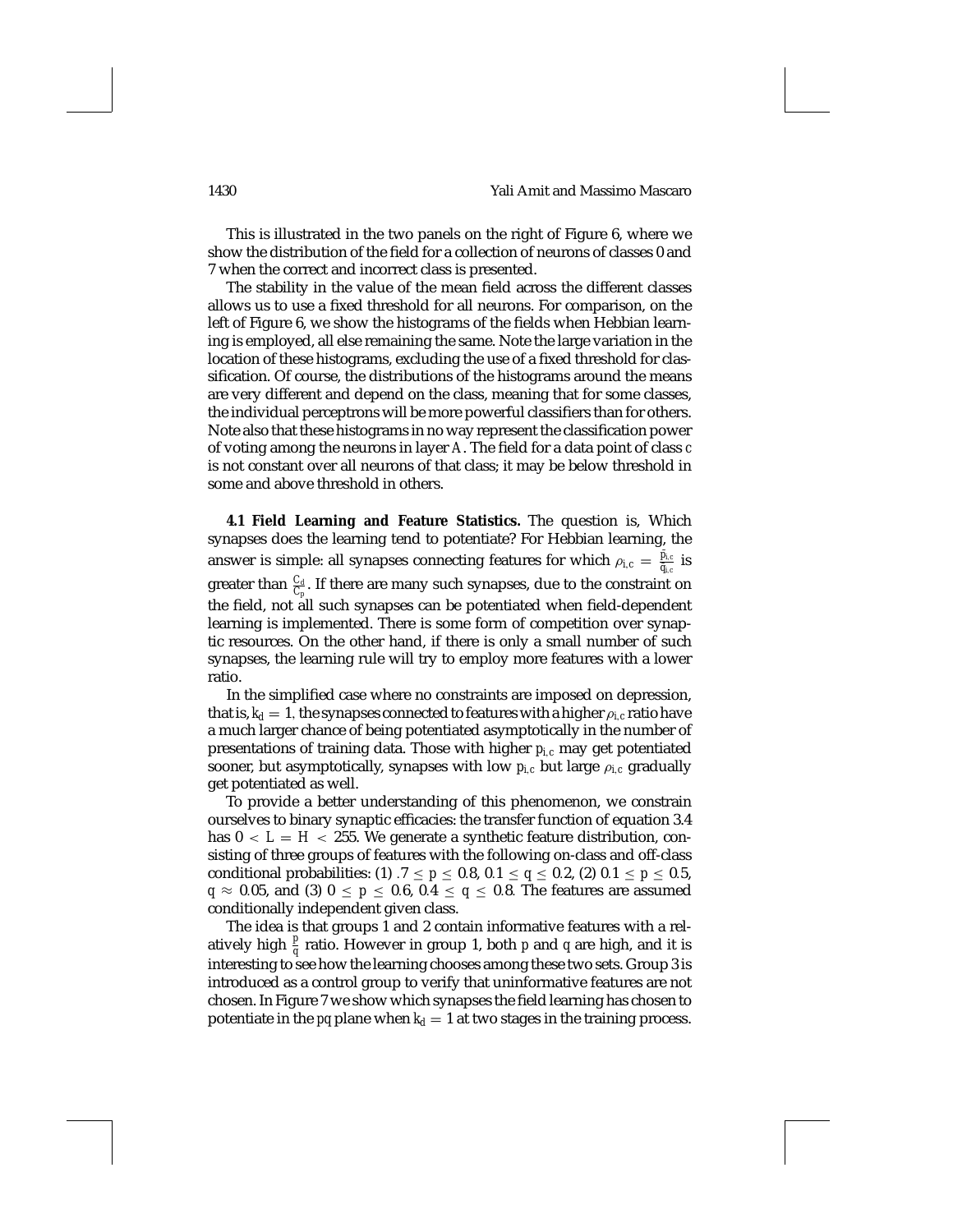

Figure 7: (Top, left to right) Features corresponding to potentiated synapses at two stages (epochs 1 and 10, left to right) of the training process for the synthetic data set  $(k_d = 1)$ , overlaid on the *pq* scatter plot. (Bottom) Features selected by the synthetic learning rule. Horizontal axis: on-class *p*-probabilities. Vertical axis: off-class *q*-probabilities.

Note that initially features with large  $p_i$  and smaller  $\rho_i$  are potentiated, but gradually the features with higher ρ*<sup>i</sup>* and lower *pi* take over.

The outcome of the potentiation rule can be synthetically mimicked as follows. Sort all features according to their  $\rho_i$  ratio. Let  $p_{(i)}$  denote the sorted on-class probabilities in decreasing order of  $\rho$ . Pick features from the top of the list so that

$$
\sum_{(i)=1}^{Q} J_{m} p_{(i)} \sim \theta (1 + k_{p}). \tag{4.3}
$$

See Figure 7. The value of *Q* will depend on the *pq* statistics of the neuron one is considering. In fact, using this synthetic potentiation rule, we obtain very similar classification results on a small network applied to the NIST data set, (see Table 1).

From the purely statistical point of view, the conditional independence of the features allows us to provide an explicit formula for the Bayes classifier, which is linear in the inputs (see, e.g., Duda & Hart, 1973), and in fact employs all features. This linear classifier can be implemented with one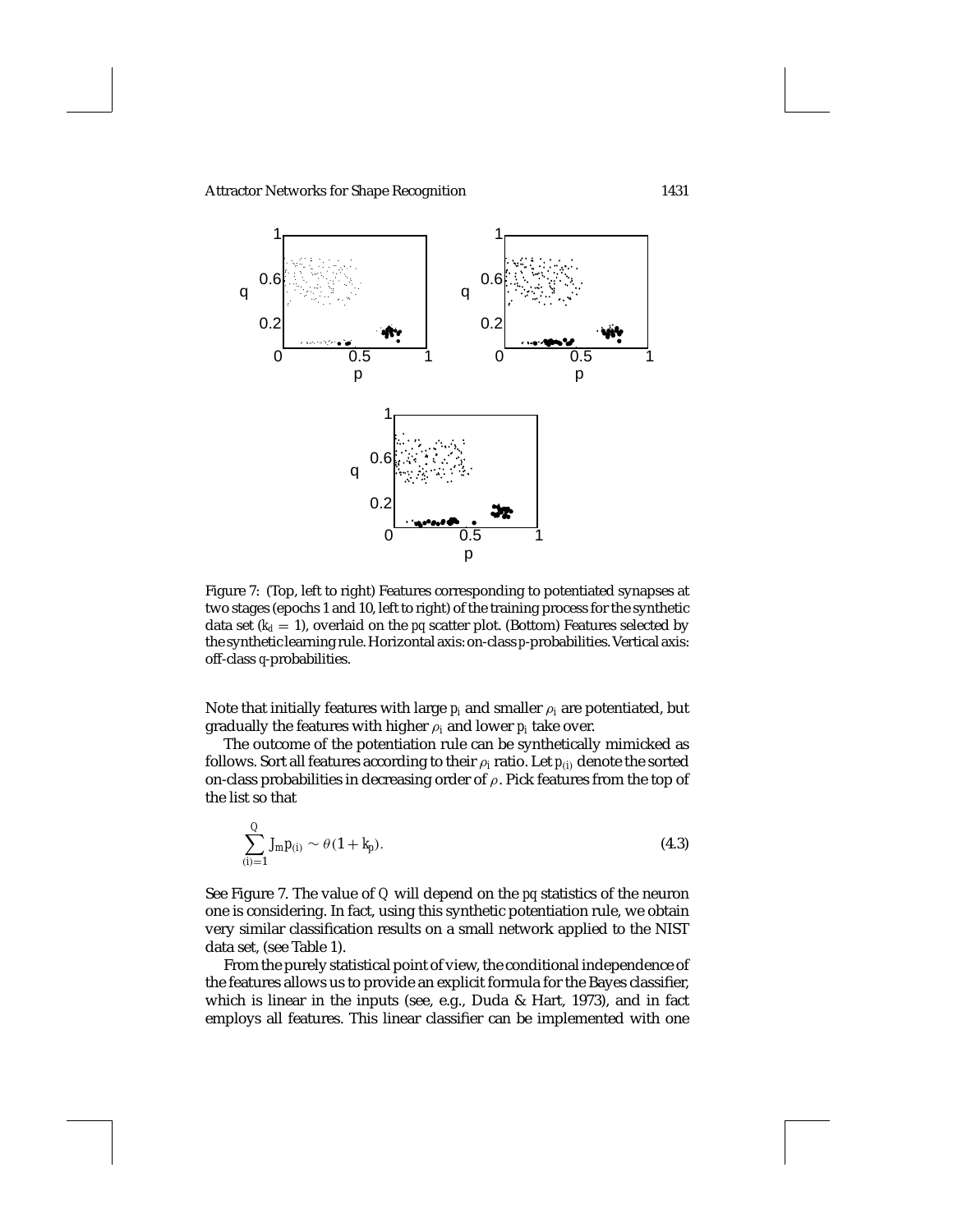Table 1: Performance of a System of 500 Neurons with Field Learning and Binary Synapses.

| Rule Type      | Rate Observed |
|----------------|---------------|
| Field learning | 88%           |
| Synthetic rule | 86%           |

perceptron with the appropriate weights and threshold. However, due to the assumption of a constant-threshold, positive-bounded synaptic efficacies, it is not possible to obtain this optimal performance with any one of the individual perceptrons defined here.

Another point to be emphasized is that the heuristic explanation provided here regarding the outcome of field learning is only in terms of the marginal distributions of the features in each class. In reality, the features are not conditionally independent, and certain correlations are very informative. It is not clear at this point whether the field learning is picking up any of this information.

The situation when  $k_d < 1$  is more complex. It appears that in this case, there is some advantage for features with large  $p_i$  and lower  $\rho_i$ . Due to the limitation on depression, these synapses tend to persist in the potentiated state despite the relatively larger *qi* parameters. Recall that depression depends on the magnitude of the fields when the wrong class is presented. If these are relatively low, no depression occurs, even if features corresponding to potentiated synapses have been activated by the current data point. Moreover, with less depression taking place, during the presentation of an example of the correct class, the field will be high enough even without the low  $p_i$ -high  $\rho_i$  features disabling potentiation and thus not allowing their synapses to strengthen. In Figure 8 we show the potentiated features in the



Figure 8: (Left to right) Features corresponding to potentiated synapses at two stages in the training process for the synthetic data set  $(k_d = .2)$ , overlaid on the *pq* scatter plot. Horizontal axis: on-class *p*-probabilities. Vertical axis: off-class *q*-probabilities.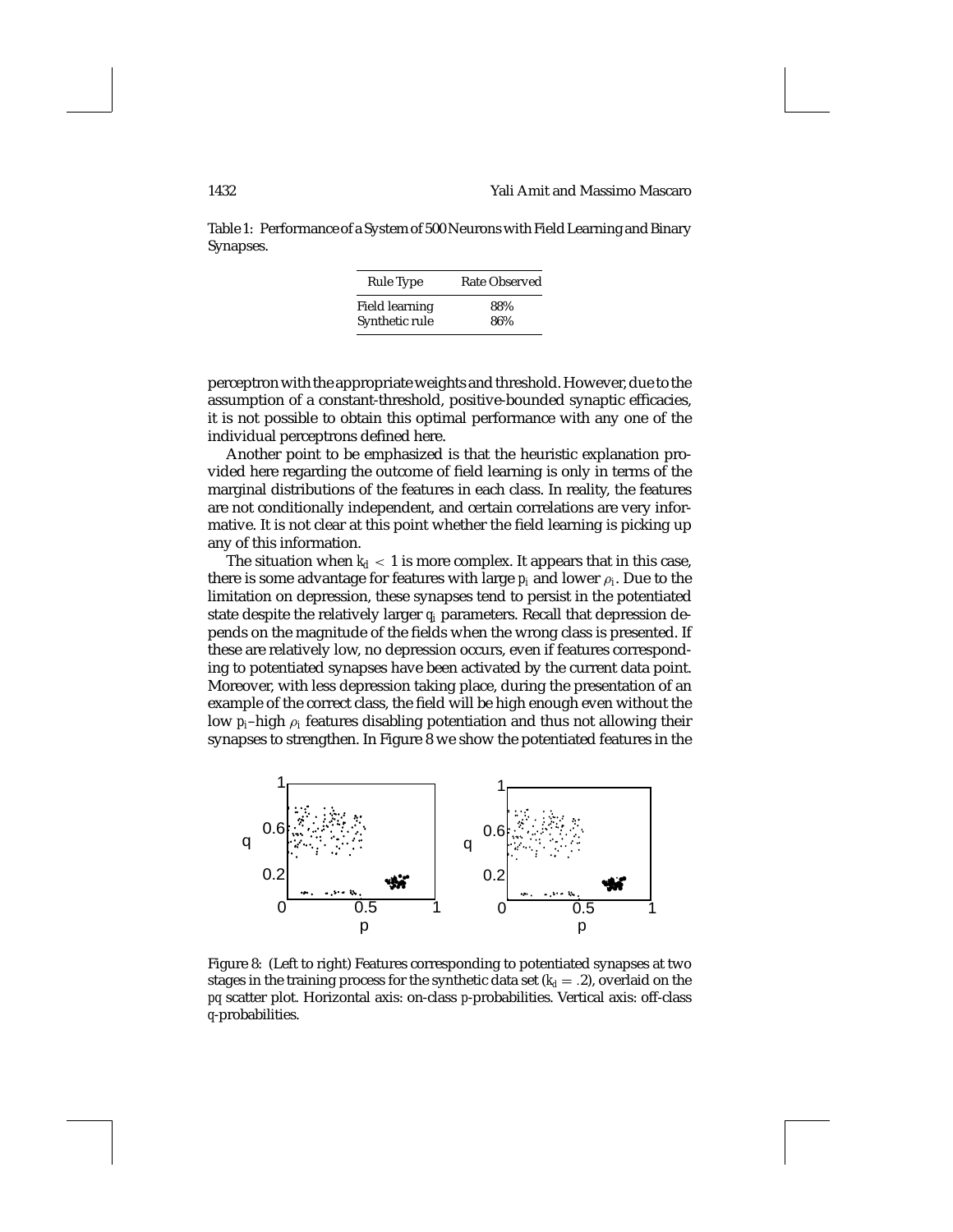Table 2: Summary of Parameters Used in the System.

| $J_m$    | Maximum value for the synaptic strength                                                  |
|----------|------------------------------------------------------------------------------------------|
| L        | Lower bound on the linear part of the efficacy                                           |
| Н        | Upper bound on the linear part of the efficacy                                           |
| $k_p$    | $(1 + k_p)\theta$ is upper threshold for potentiation                                    |
| $k_d$    | $(1 - k_d)\theta$ is lower threshold for depression                                      |
| $C_p$    | Synaptic status increase following potentiation                                          |
| $C_d$    | Synaptic status decrease following depression                                            |
| $p_{IA}$ | Probability of existence of a synapse between a unit in layer I and a<br>unit in layer A |
| PAA      | Probability of existence of a synapse between two units in layer A                       |
| $p_A$    | Probability of a unit in A to be selected to a subset $A_c$                              |
| $N_A$    | Total number of neurons in each net in layer A                                           |
| Spread   | Spread of each feature in layer I                                                        |
| Iter     | Learning iterations per data point                                                       |
|          |                                                                                          |

*pq* plot for  $k_d = .2$  at two stages of the training process. Observe that even at the end, features with higher  $p_i$  and lower  $p_i$  remain potentiated.

## **5 Experimental Results**

In Table 2 we provide a brief summary of the parameters introduced to help in reading the experimental results in the following sections. In order to make the experiments more time efficient, we have reduced the size of the *A* layer to more or less accommodate the number of classes involved in the problem. Thus, for the NIST data set with 10 classes, we used  $N_A = 200$ neurons with  $p_A = .1$  and for the Latex data set with 293 classes, we used  $N_A = 6000$  with  $p_A = 0.01$ . As mentioned in section 3, ultimately layer *A* should have tens of thousands of neurons to accommodate thousands of recognizable classes. Keeping fixed the average number of neurons per class, a larger *A*for a fixed number of classes can only improve classification results because the subsets remain the same size and will therefore be virtually disjoint, further stabilizing the outcome of the attractors.

**5.1 Training the Recurrent Layer** *A***.** The original description of the training procedure for the feedforward synapses was as follows. Some noisy version of the prototype  $A_c$  is presented to layer  $A$ . This layer converges to the attractor state concentrated around *Ac*, and finally a visual input from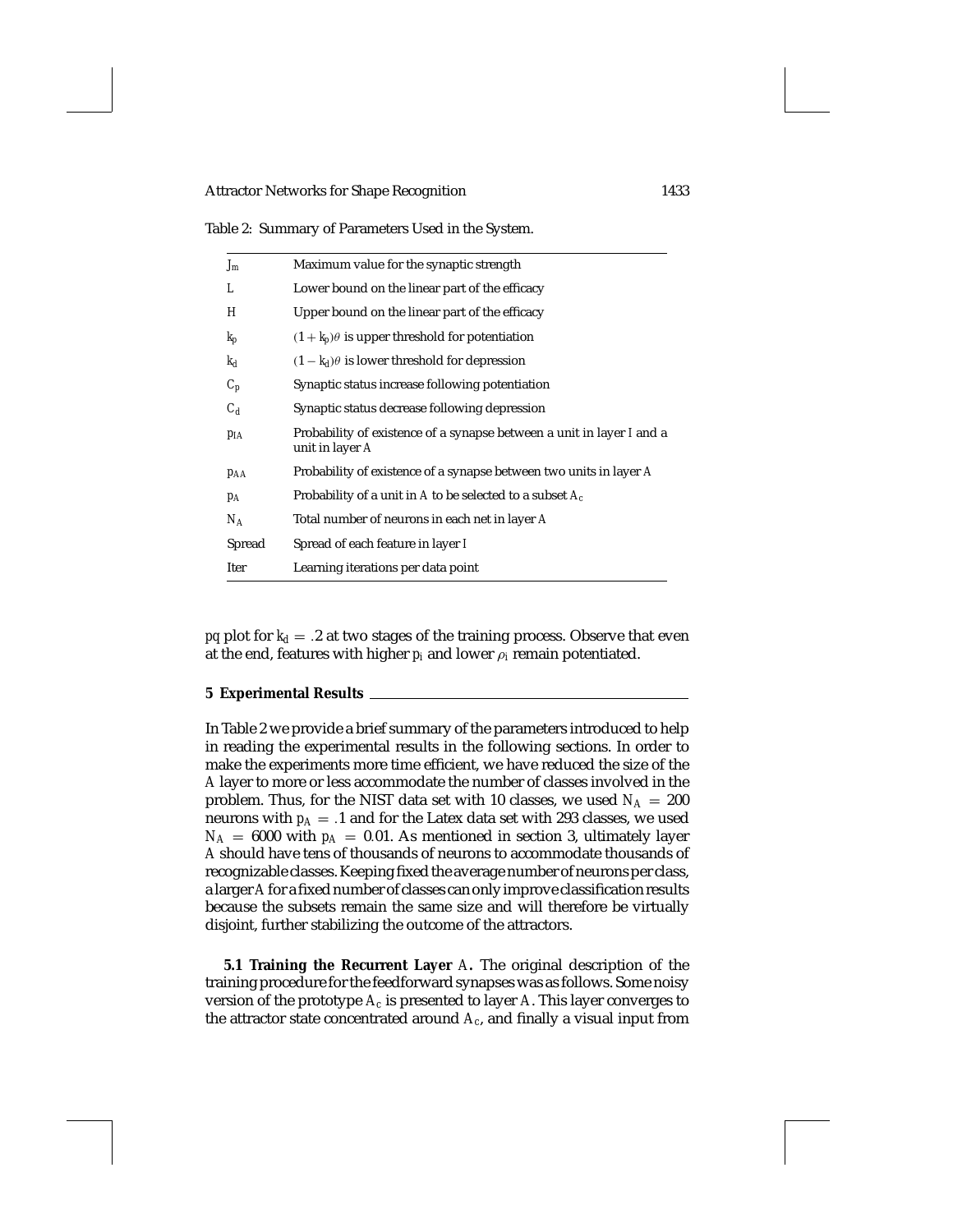Table 3: Base parameters for the parameter scan. Only parameters below the line are modified during the scan.

| $L=100$   | $H = 100$  | $\theta = 100$ | $N_A = 100$ | Spread $3\times3$ |
|-----------|------------|----------------|-------------|-------------------|
| Iter $=2$ | $p_A=.1$   | $C_d=1$        | $p_{AA}=1$  |                   |
| $k_p=.2$  | $k_d = .2$ | $C_p=4$        | $p_{IA}=.1$ | $J_m=10$          |

class *c* is presented to layer *I*, after which the feedforward synapses are updated. In the experiments below, we skip the first step, which involves dynamics in the *A* layer and is very time-consuming on large networks. If the noise level f is sufficiently low, we can assume that only units in  $A_c$ will be activated after the attractor dynamics converges. Thus, we directly turn on all units in *Ac* and keep the others off prior to presenting a visual stimulus from class *c*. This shortcut has no effect on the final results. If, however, the attractor dynamics is not implemented in layer *A*, so that the label activation is noisy during the training of the feedforward connections, performance decreases. It is clear that the attractors ensure a coherent internal representation of the labels during training.

For the stable formation of attractors in the *A* layer, there is a critical noise level *fc* above which the system destabilizes. This level depends on the size of the network, the size of the sets *Ac*, and other parameters. For the system used for NIST,  $f_c \sim 0.2$ . For the 293-class Latex database with  $N_A = 6000$ , we found *fc* to be around .05.

**5.2 Parameter Stability.** In order to test the stability of field learning on the feedforward connections with respect to the various parameters, we performed a fast survey with a single net. Here the goal was not to optimize the recognition rate or the performance of our system, but merely to check the robustness of our algorithm. The simulations were based on a simple net composed of only 100 neurons, (on average, 10 per class), trained on 10,000 examples of handwritten digits taken from the NIST data set. The images in the NIST data set of handwritten digits are normalized to  $16 \times 16$  graylevel images with a primitive form of slant correction, after which edges are extracted.

We start with the system described by the parameters in Table 3. The recognition rate (89%) is quite high considering the size of the system. We then vary one parameter at a time, trying two additional values. This does not provide a full sample of the parameter space, but since we are not interested in optimization, this is not crucial.

In Table 4 we report the results. Note that despite the large variability, the final rates remain well above the random choice 10% rate. Moreover even for parameters yielding low classification rates with a small number of neurons (100), it is possible to achieve great improvement by increasing the number of neurons in layer *A*. In one experiment, the parameters were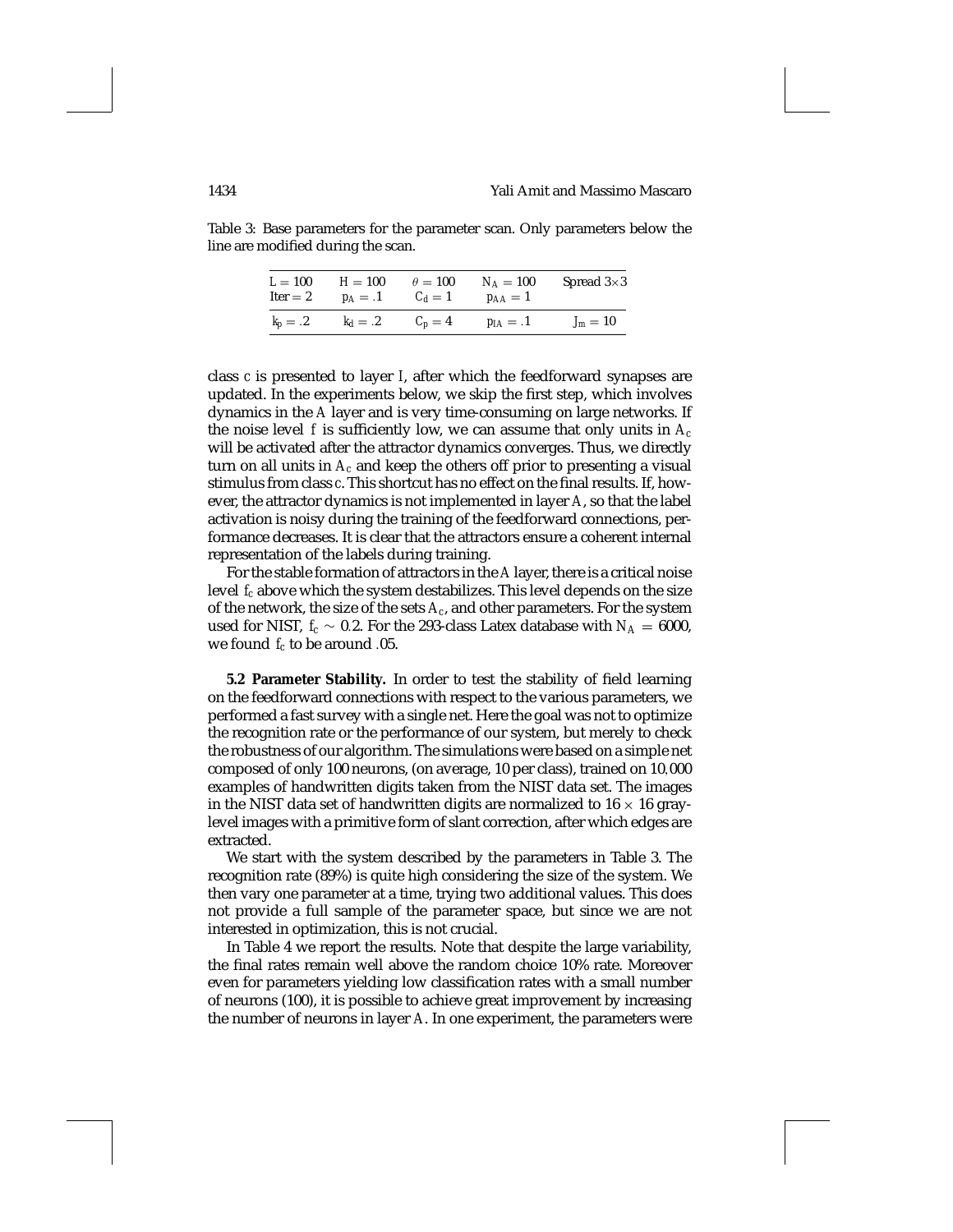| Parameter | First                   | Second                 |  |
|-----------|-------------------------|------------------------|--|
| Name      | Change                  | Change                 |  |
| $J_m$     | $20.0 \rightarrow 86\%$ | $5.0 \rightarrow 74\%$ |  |
| $k_d$     | $0.50 \rightarrow 84\%$ | $1.0 \rightarrow 51\%$ |  |
| $k_p$     | $0.50 \rightarrow 90\%$ | $1.0 \rightarrow 82\%$ |  |
| $C_p$     | $10.0 \rightarrow 87\%$ | $2.0 \rightarrow 89\%$ |  |
| $p_{IA}$  | $.05 \rightarrow 74\%$  | $0.2 \rightarrow 91\%$ |  |

Table 4: Recognition Rates for Parameter Scan on the NIST Data Set.

Note: Each cell contains the new parameter value and the resulting rate.

fixed for the worst rate in Table  $4-k_d = 1$  and all else the same—and the number of neurons was gradually increased. The results are reported in Table 5, where they are compared to those obtained by the best parameter set,  $p_{IA} = 0.2$ , and all else the same. The point here is that in a system of thousands of neurons, the values of these quantities are not critical. The use of boosting further increases the asymptotic value achievable and usually requires many fewer neurons (see section 5.4).

**5.3 Attractors.** After presentation, the visual stimulus is immediately removed, an initial state is produced in layer *A* due to the feedforward connections, and the net in layer *A* evolves to a stable state. A random asynchronous updating scheme is used.

The *A* layer has one attractor for each class, which is concentrated on the original subset selected for the class. However, since no inhibition is present in the system, the self-sustained state can involve a union of such subsets: multiple attractors can emerge simultaneously. Final classification is done again with a majority vote. However, now, after convergence, the state of the net will be "clean," as can be seen from Figure 9, where the residual activity for class 0 on NIST is shown before and after the net reaches a stable state. The residuals are the difference between the number of active neurons in the correct population and the number of neurons active in the most active of all other populations. The histogram is over all data points of class 0.

Table 5: Recognition Rate as a Function of the Number of Neurons for Two Parameter Sets

| <b>Neurons</b> | 100 | 200 | 500 | 1000 | 2000 | 5000 |
|----------------|-----|-----|-----|------|------|------|
| Worst          | 51  | 63  | 69  | 75   | 81   | 85   |
| <b>Best</b>    | 91  | 92  | 93  | 93   | 94   | 94   |

Note: The parameter sets are based on those of Table 3 but with  $k_d = 1$  (Worst) and  $p_{IA} = 0.2$  (Best).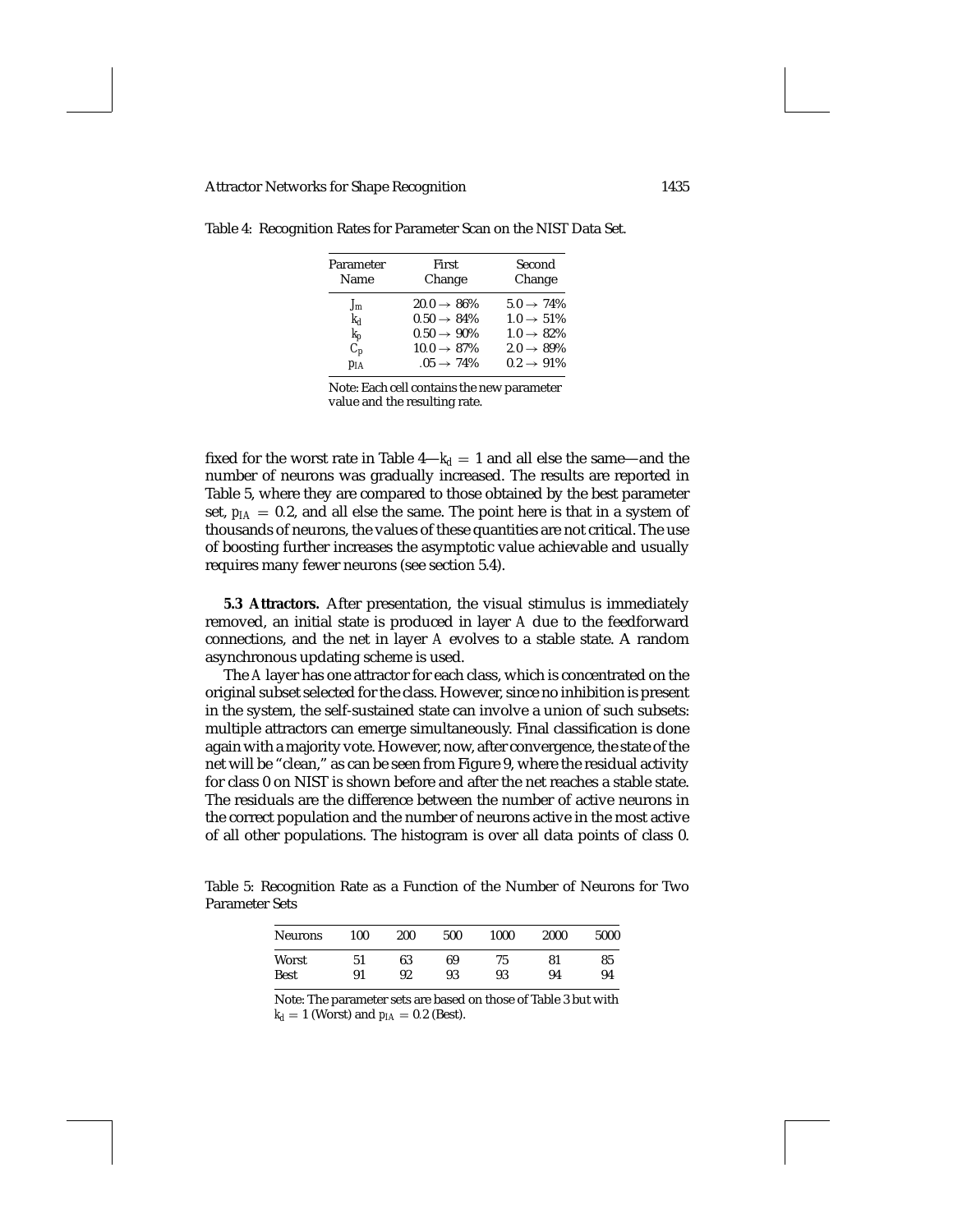1436 Yali Amit and Massimo Mascaro



Figure 9: (Left panels) Histogram of the residuals of activity of a network composed of 200 neurons (here for simplicity the subsets are forced to be disjoint) for class 0 on NIST. The upper graph is the preattractor situation, and the lower graph is the postattractor situation. The total number of examples presented for this class was 5000, and the overall performance of the net was 90.1% without attractors and 85.1% with attractors. (Right panels) Same data for five nets produced with boosting. Classification rate 93.7% without attractors and 90.3% with attractors.

Note that most of the examples that generated a positive residual from the feedforward connections converged to the attractor state. This is evident in the high concentration on the peak residual, which is 20 neurons—precisely the size of the population in this example. Those examples with a low initial residual end up with 0 residuals at the stable state, causing a decrease in the classification rate with respect to the preattractor situation—for example, from 90.1% to 85.1% on one net for the NIST data set. Note that a 0 residual is reached when none of the neurons is active at the stable state or because two attractors are activated simultaneously.

The situation with more than one net is somewhat more complicated. In the final state, one might have only the attractors for the right class in all the nets, or all the attractors of some other class, or anything in between. This is in part captured in the right panel of Figure 9, where five nets have been trained with boosting. The histogram is of the aggregated residuals. The final rate of this system is 93.7% without attractors and 90.3% with attractors, showing that the gap between the two is greatly reduced. The reason is that it is improbable that all of the nets have a small residual after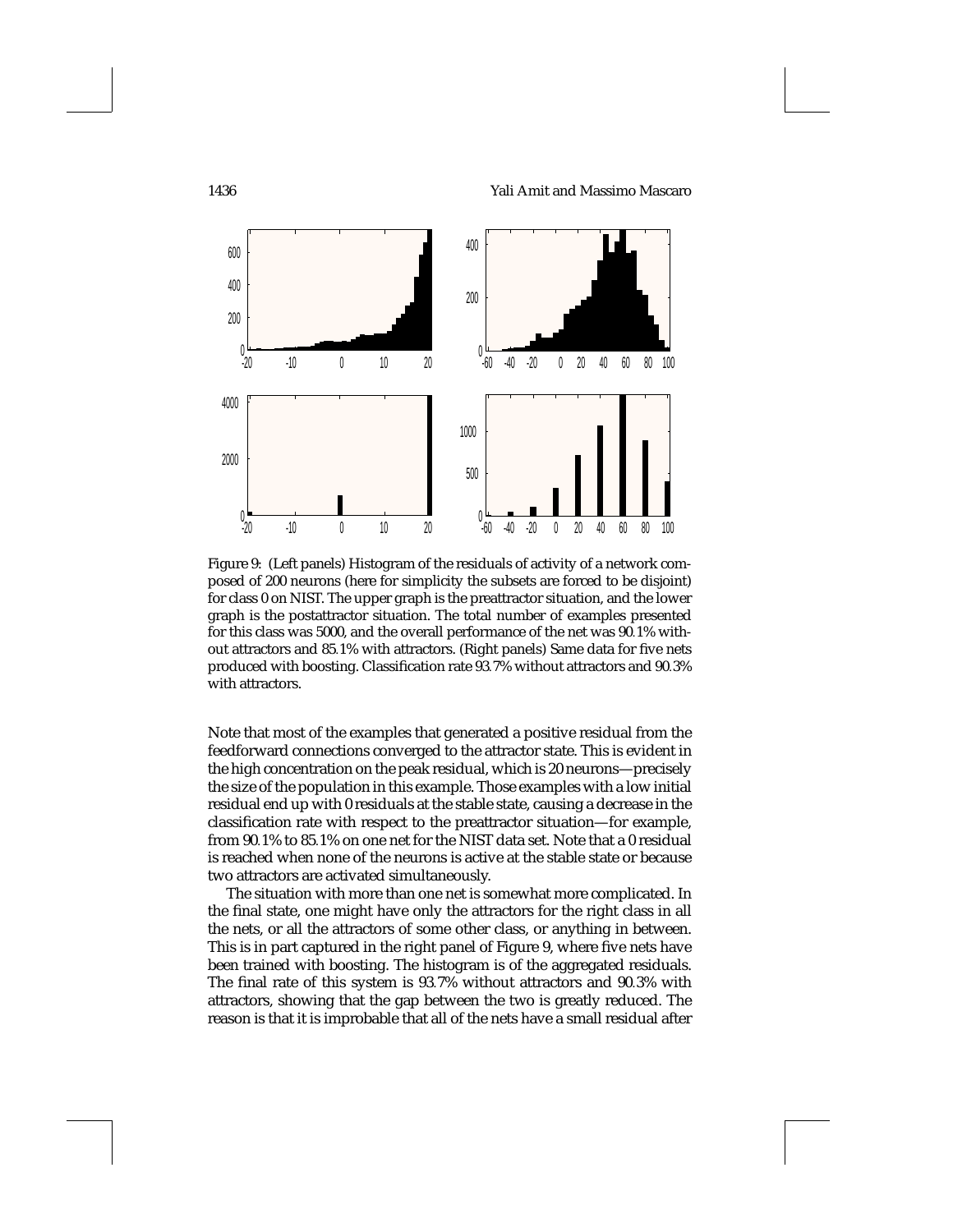Table 6: NIST Experiments.

| a. Parameters                        |                                           |                                            |      |                                            |      |                                    |
|--------------------------------------|-------------------------------------------|--------------------------------------------|------|--------------------------------------------|------|------------------------------------|
| $L=0$<br>$Iter = 2.0$<br>$C_d = 1.0$ | $H = 120$<br>$J_m = 10.0$<br>$p_{IA}=0.1$ | $\theta = 100$<br>$k_p=0.2$<br>$p_A = 0.1$ |      | $N_A=200$<br>$k_d = 0.2$<br>$p_{AA} = 1.0$ |      | Spread $3 \times 3$<br>$C_p = 4.0$ |
| b. Results                           |                                           |                                            |      |                                            |      |                                    |
| Number of Nets                       |                                           | 1                                          | 5    | 10                                         | 20   | 50                                 |
| Train rate, no attractors            |                                           | 92.7                                       | 95.4 | 97.2                                       | 98.9 | 99.2                               |
| Test rate, no attractors             |                                           | 89.2                                       | 92.9 | 95.5                                       | 97.4 | 97.6                               |
| Test rate, with attractors           |                                           | 84.1                                       | 89.4 | 94.2                                       | 96.7 | 97.4                               |

Notes: (a) Parameter set for each net of the experiment on NIST described in section 5.4. The notation used is explained in section 2. (b) Recognition rates as a function of the number of nets on training and on test sets without attractors and on the test set with attractors.

the presentation of a certain stimulus. As the number of nets increases, the gap decreases further; see Table 6.

**5.4 NIST.** The maximum performance on the NIST data set has been obtained using an ensemble of nets, each with the parameters given in Table 6. Training has been done using the boosting procedure described in section 3.2 to improve the performance of a single net.

The net has been trained on 50,000 examples and tested on another 50,000. In Table 6 we show the recognition rate as a function of the number of nets, on both the training set and the test set. Although performance with attractors is lower than without, the gap between the two tends to decrease with the number of nets.

**5.5 Latex.** Ultimately one would want to be able to learn a new object sequentially by simply selecting a new random subset for that object and updating the synaptic weights in some fashion, using presentations of examples from the new object and perhaps some refreshing of examples from previously learned objects. Here we test only the scalability of the system: Can hundreds of classes be learned within the same framework of an attractor layer with several thousands of neurons and using the same range of parameters? We work with a data set of 293 synthetically deformed Latex symbols, as in Amit and Geman (1997), there are 50 samples per class in the training set and 32 samples per class in the test set.

In Figure 10 we show the original 293 prototypes alongside a random sample of deformed ones. Below that we show 32 test samples of the 2 class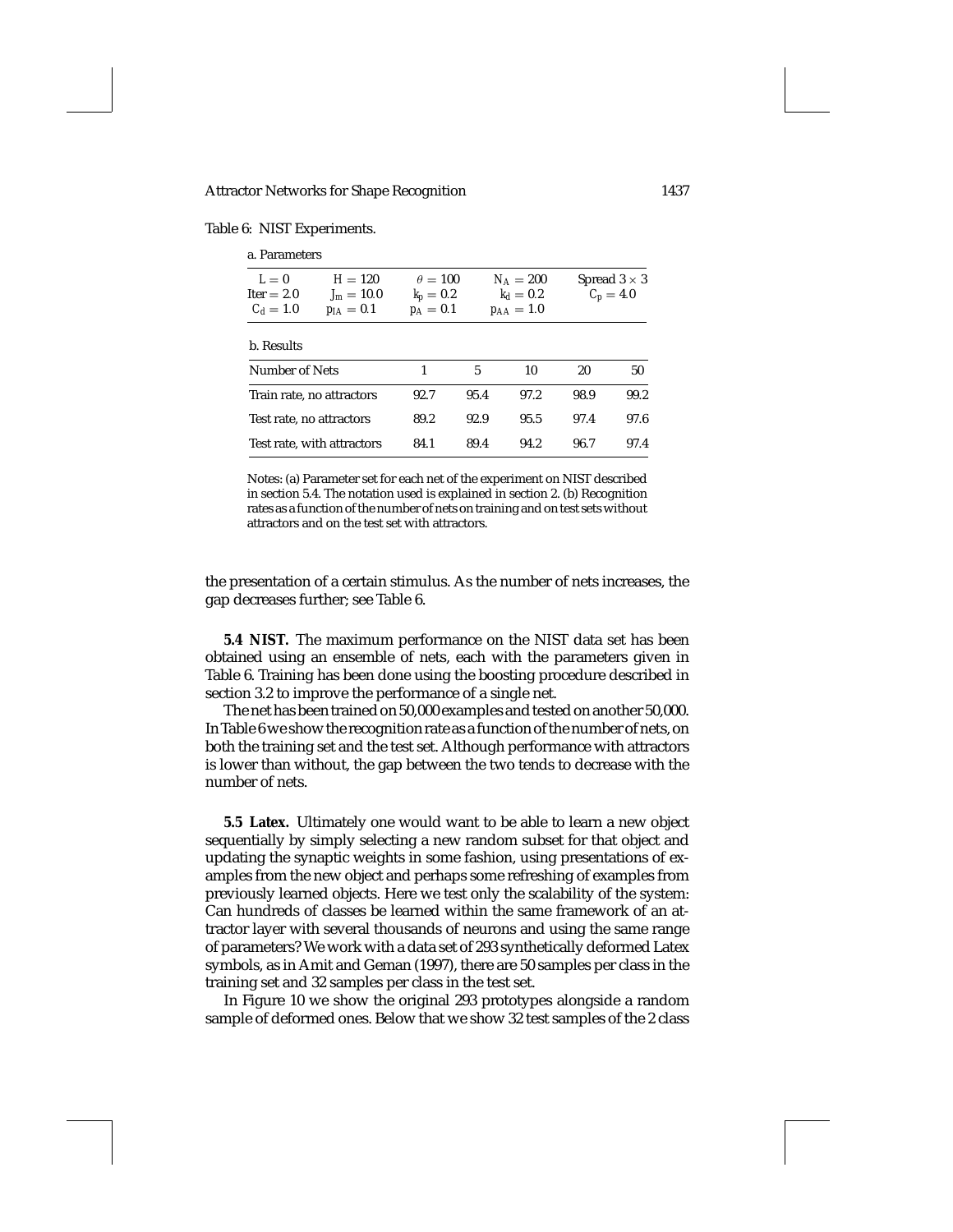1438 Yali Amit and Massimo Mascaro



Figure 10: (Left) Prototypes of Latex figures. (Right) Random sample of deformed symbols. (Bottom) Sample of deformed symbols of class 2.

where significant variations are evident. Since the data are not normalized or registered, the spreading of the edge inputs is essential. The images are  $32 \times 32$  and are more or less centered. The parameters employed in this experiment and the classification rates as a function of the number of nets

Table 7: LATEX Experiments.

| a. Parameters                         |                                                     |                                               |                                               |      |                                     |  |
|---------------------------------------|-----------------------------------------------------|-----------------------------------------------|-----------------------------------------------|------|-------------------------------------|--|
| $L=0$<br>$Iter = 10.0$<br>$C_d = 1.0$ | $H = 120.0$<br>$J_m = 10.0$<br>$p_{I\Delta} = 0.05$ | $\theta = 100.0$<br>$k_p=0.5$<br>$p_A = 0.01$ | $N_A = 6000$<br>$k_d = 0.2$<br>$p_{AA} = 1.0$ |      | Spread $7 \times 7$<br>$C_p = 10.0$ |  |
| b. Results                            |                                                     |                                               |                                               |      |                                     |  |
| 293 classes, $N_A = 6000$             |                                                     |                                               |                                               |      |                                     |  |
| Num. Nets                             |                                                     | 1                                             | 5                                             | 10   | 15                                  |  |
| Train rate, no attractors'            |                                                     | 60.2                                          | 91.0                                          | 94.2 | 94.6                                |  |
| Test rate, no attractors'             |                                                     | 42.4                                          | 74.9                                          | 78.6 | 79.1                                |  |
| Train rate, attractors                |                                                     | 52.3                                          | 76.6                                          | 84.3 | 88.6                                |  |
| Test rate, attractors                 |                                                     | 37.7                                          | 57.9                                          | 63.2 | 68.5                                |  |

Notes: (a) Parameters used in the LAT<sub>E</sub>X experiment. (b) Results with  $N_A = 6000$  and  $p_A = 0.01$ .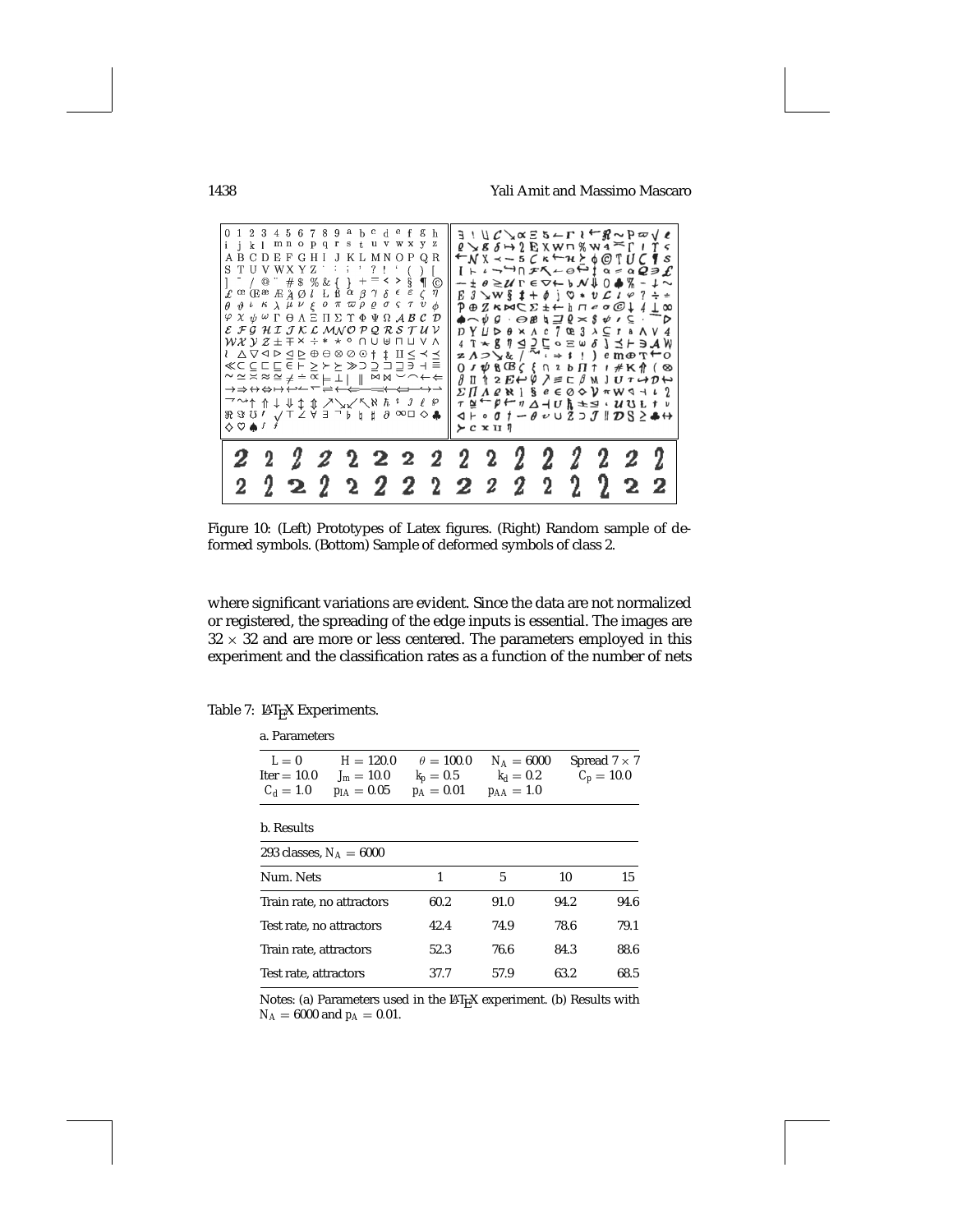are presented in Table 7. Note that the spread parameter is larger due to the larger images.

The main modification with respect to the NIST experiment is in *Cp*. This has to do with the fact that the ratio  $\tilde{p}_i/\tilde{q}_i$  is now much smaller because  $P(c) = 0.003$  as opposed to 0.1 in the case of NIST. This is a rather minor adjustment. Indeed, the experiments with the original  $C_p$  produce comparable classification rates. We show the outcome for the 293 class problem with up to 15 nets. With one net of 6000 neurons, we achieve 52% before attractors and 37% with attractors. This is definitely a respectable classification rate for one classifier on a 293-class problem. With 15 nets, we achieve 79.1% without attractors and 68.5% with attractors. Note that using multiple decision trees on the same input, we can achieve classification rates of 91%. Although we have not achieved nearly the same rates, it is clear that the system does not collapse in the presence of hundreds of classes. One clear advantage of decision trees over these networks is the use of "negative" information: features that are not expected to be present in a certain region of a character of a specific class. In the terminology of section 4, these are features with very low *p* and moderate or high *q*. There is extensive information in such features, which is entirely ignored in the current setting.

### **6 Discussion**

We have shown that a simple system of thousands of perceptrons with coarse-oriented edge features as input is able to recognize images of characters, even in a context with hundreds of classes. The perceptrons have randomized connections to the input layer and among themselves. They are highly constrained as classifiers in that the synaptic efficacies are positive and essentially binary. Moreover, all perceptrons have the same threshold. There is no need for "grandmother cells"; each new class is represented by a small, random subset of the population of perceptrons. Classification manifests itself through a stable state of the dynamics of the network of perceptrons concentrated on the population representing a specific class.

The attractors in the *A* layer serve three distinct purposes. The first is during learning, where they maintain a stable activity of a specific subset of the *A* layer corresponding to the class of the presented data point. The second is cleaning up the activity in the *A* layer after recognition, and the third is maintaining a sustained activity at the correct attractor, thus providing a mechanism for working memory.

Learning is performed using a modified Hebbian rule, which is shown to be very robust to parameter changes and has a simple interpretation in terms of the statistics of the individual input features on and off class. The learning rule is not entirely local on the synapse, although it is local on each neuron, since potentiation and depression are suspended as a function of the field. We believe that in a system with continuous time dynamics and integrate-and-fire neurons, this suspension can depend on the firing rate of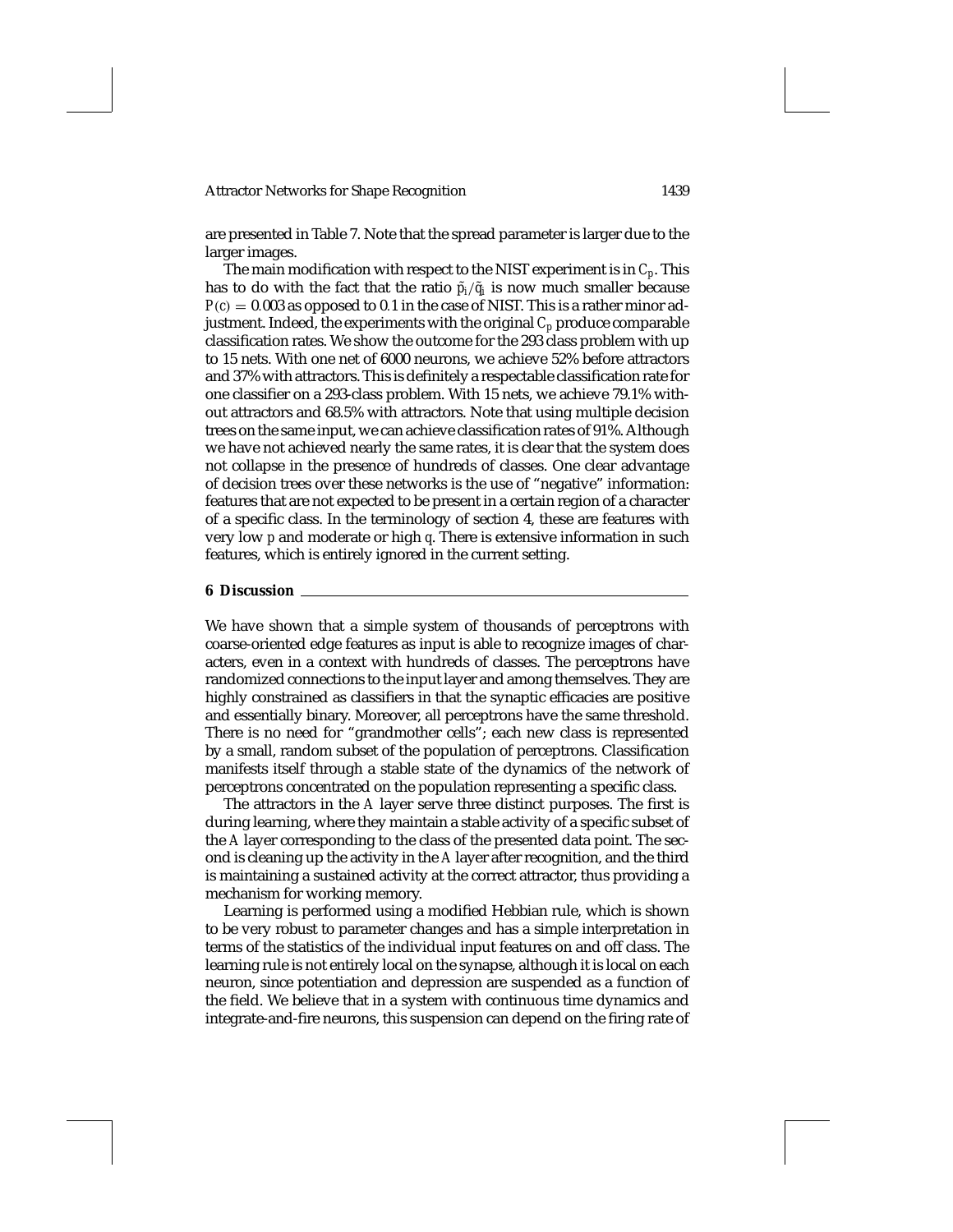the neuron. Indeed in future work, we intend to study the implementation of this system in terms of real-time dynamics.

In the context of this article, boosting has allowed us to improve classification rates. It is very sensible to have a procedure in which more resources are used to train on more difficult examples; however, here this is implemented in an artificial manner. One can imagine boosting evolving naturally in the framework of a predetermined number of several interconnected recurrent *A* networks, all receiving feedforward input from the *I* layer. The basic idea would be that if in one network a visual input of class *c* produces the "correct" activity in the *A* layer, the field on the units in the  $A_c$  subsets in other nets is strong enough so that no potentiation occurs on synapses connecting to these units. On the other hand, if the visual input produces incorrect activity, the local field on the other *Ac* subsets is smaller, and potentiation of feedforward connections can occur.

It is of interest to develop methods for sequential learning. A new random subset is selected in the attractor layer and synapses are modified using examples of the new object, while maintaining the existing recognition capabilities of the system through some refreshing mechanism. It is also important to investigate the possibility that this learning mechanism, or a variation thereof, can learn correlations among features. Up to this point, features have been selected essentially according to their marginal probabilities. There is abundant information in feature conjunctions, which does not seem to be exploited in the current set-up. Finally, it will be of interest to investigate various feedback mechanisms from the *A* layer to the input *I* layer that would produce template-type visual inputs to replace the original noisy input.

# **Acknowledgments**

We thank Daniel Amit, Stefano Fusi, and Paolo Del Giudice for numerous insightful suggestions. Y. A. was supported in part by the Army Research Office under grant DAAH04-96-1-0061 and MURI grant DAAH04-96-1-0445.

### **References**

- Amit, D. J. (1989). *Modelling brain function: The world of attractor neural networks*. Cambridge: Cambridge University Press.
- Amit, Y. (2000). A neural network architecture for visual selection. *Neural Computation*, *12*, 1059–1082.
- Amit, Y., Blanchard, G., & Wilder, K. (1999). *Multiple randomized classifiers: MRCL* (Tech. Rep.). Chicago: Deptartment of Statistics, University of Chicago.
- Amit, D., & Brunel, N. (1995). Learning internal representations in an attractor neural network with analogue neurons. *Network*, *6*, 261.
- Amit, D. J., & Fusi, S. (1994). Dynamic learning in neural networks with material synapses. *Neural Computation*, *6*, 957.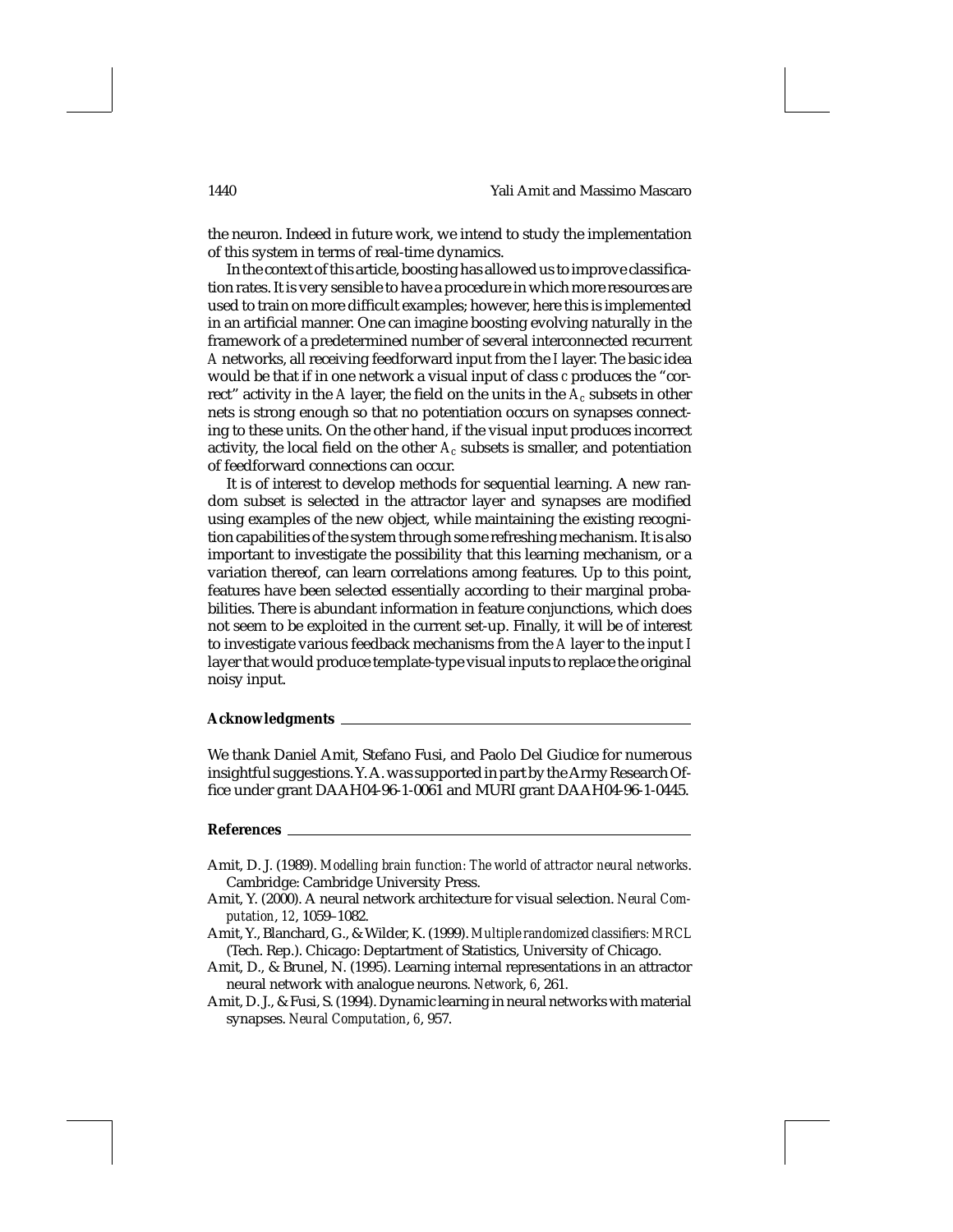- Amit, Y., & Geman, D. (1997). Shape quantization and recognition with randomized trees. *Neural Computation*, *9*, 1545–1588.
- Amit, Y., & Geman, D. (1999). A computational model for visual selection. *Neural Computation*, *11*, 1691–1715.
- Amit, Y., Geman, D., & Wilder, K. (1997). Joint induction of shape features and tree classifiers. *IEEE Trans. on Patt. Anal. and Mach. Intel.*, *19*, 1300–1306.
- Atkinson, R. (1975). Mnemotechnics in second-language learning. *American Psycholigsts*, *30*, 821–828.
- Avimelelch, R., & Intrator, N. (1999). Boosted mixture of experts: An ensemble learning scheme. *Neural Computation*, *11*, 483–497.
- Bartlett, M. S., & Sejnowski, T. J. (1998). Learning viewpoint–invariant face representations from visual experience in an attractor network. *Network: Comput. Neural. Syst.*, *9*, 399–417.
- Bliss, T. V. P., & Collingridge, G. L. (1993). A synaptic model of memory: Long term potentiation in the hippocampus. *Nature*, *361*, 31.
- Bottou, L., Cortes, C., Denker, J. S., Drucker, H., Guyon, I., Jackel, L. D., LeCun, Y., Muller, U. A., Sackinger, E., Simard, P., & Vapnik, V. (1994). Comparison of classifier methods: A case study in handwritten digit recognition. In *Proc. IEEE Inter. Conf. on Pattern Recognition* (pp. 77–82).
- Breiman, L. (1998). Arcing classifiers (with discussion). *Annals of Statistics*, *26*, 801–849.
- Breiman, L. (1999). *Random forests, random features* (Tech. Rep.). Berkeley: University of California, Berkeley.
- Brunel, N. (1994). Storage capacity of neural networks: Effect of the fluctuations of the number of active neurons per memory. *J. Phys. A.: Math. Gen.*, *27*, 4783–4789.
- Brunel, N., Carusi, F., & Fusi, S. (1998). Slow stochastic Hebbian learning of classes of stimuli in a recurrent neural network. *Network*, *9*, 123–152.
- Diederich, S., & Opper, M. (1987). Learning correlated patterns in spin-glass networks by local learning rules. *Phys. Rev. Lett.*, *58*, 949–952.
- Dietterich, T. G. (2000). An experimental comparison of three methods for constructing ensembles of decision trees: bagging, boosting and randomization. *Machine Learning*, *40*, 139–157.
- Duda, R. O., & Hart, P. E. (1973). *Pattern classification and scene analysis*. New York: Wiley.
- Fukushima, K. (1986). A neural network model for selective attention in visual pattern recognition. *Biol. Cyber.*, *55*, 5–15.
- Fukushima, K., & Wake, N. (1991). Handwritten alphanumeric character recognition by the neocognitron. *IEEE Trans. Neural Networks*, *1*.
- Fusi, S., Annunziato, M., Badoni, D., Salamon, A., & Amit, D. J. (1999). *Spikedriven synaptic plasticity: Theory, simulation, VLSI implementation* (Tech. Rep.). Rome: University of Rome, La Sapienza.
- Fusi, S., Badoni, D., Salamon, A., & Amit, D. (2000). Spike-driven synaptic plasticity: Theory, simulation, VLSI implementation. *Neural Computation, 12*, 2305–2329.
- Hastie, T., Buja, A., & Tibshirani, R. (1995). Penalized discriminant analysis. *Annals of Statistics*, *23*, 73–103.